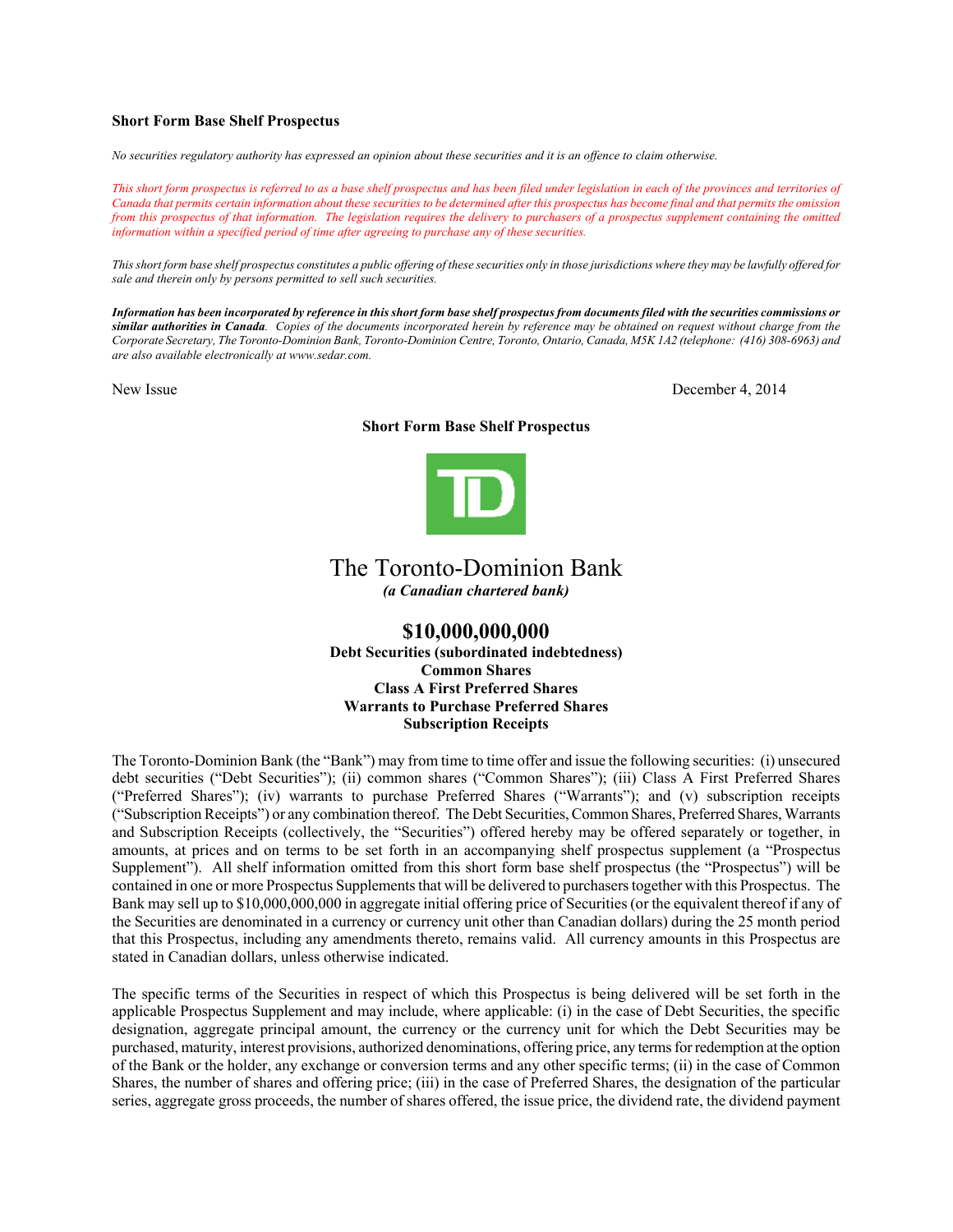dates, any terms for redemption at the option of the Bank or the holder, any exchange or conversion terms and any other specific terms; (iv) in the case of Warrants, the designation, number and terms of the Preferred Shares purchasable upon exercise of the Warrants, any procedures that will result in the adjustment of these numbers, the exercise price, dates and periods of exercise, the currency in which the Warrants are issued and any other specific terms; and  $(v)$  in the case of Subscription Receipts, the number of Subscription Receipts being offered, the issue price, the procedures for the exchange of the Subscription Receipts for Debt Securities, Preferred Shares or Common Shares, as the case may be, and any other specific terms.

The outstanding Common Shares are currently listed on the Toronto and New York stock exchanges and the outstanding Preferred Shares are listed on the Toronto Stock Exchange.

This Prospectus does not qualify for issuance Debt Securities in respect of which the payment of principal and/or interest may be determined, in whole or in part, by reference to one or more underlying interests, including, for example, an equity or debt security, a statistical measure of economic or financial performance including, but not limited to, any currency, consumer price or mortgage index, or the price or value of one or more commodities, indices or other items, or any other item or formula, or any combination or basket of the foregoing items. For greater certainty, this Prospectus may qualify for issuance Debt Securities in respect of which the payment of principal and/or interest may be determined, in whole or in part, by reference to published rates of a central banking authority or one or more financial institutions, such as a prime rate or a bankers' acceptance rate, or to recognized market benchmark interest rates such as LIBOR.

Effective January 1, 2013, in accordance with capital adequacy requirements adopted by the Office of the Superintendent of Financial Institutions (Canada) (the "Superintendent"), non-common capital instruments issued after January 1, 2013, including Debt Securities and Preferred Shares, must include terms providing for the full and permanent conversion of such securities into Common Shares upon the occurrence of certain trigger events relating to financial viability (the "NVCC Provisions") in order to qualify as regulatory capital. The specific terms of any NVCC Provisions for any Debt Securities and Preferred Shares that the Bank issues under this Prospectus will be described in one or more Prospectus Supplements relating to such Securities.

The Securities may be sold through underwriters or dealers purchasing as principals, through agents designated by the Bank (such underwriters, dealers and agents are collectively referred to in this Prospectus as "Investment Dealers" and individually as an "Investment Dealer") or by the Bank directly pursuant to applicable statutory exemptions, from time to time. See "Plan of Distribution". Each Prospectus Supplement will identify each Investment Dealer engaged in connection with the offering and sale of those Securities to which the Prospectus Supplement relates, and will also set forth the terms of the offering of such Securities including the net proceeds to the Bank and, to the extent applicable, any fees payable to the Investment Dealers. The offerings are subject to approval of certain legal matters on behalf of the Bank by McCarthy Tétrault LLP and/or Simpson Thacher & Bartlett LLP, as applicable.

Warrants will not be offered for sale to any member of the public in Canada unless the Prospectus Supplement describing the specific terms of the Warrants to be offered is first approved for filing by each of the securities commissions or similar regulatory authorities in Canada where the Warrants will be offered for sale.

**The Debt Securities will be direct unsecured obligations of the Bank constituting subordinated indebtedness for the purposes of the** *Bank Act* **(Canada) (the "Bank Act") and will not constitute deposits that are insured under the** *Canada Deposit Insurance Corporation Act* **(Canada) or by the U.S. Federal Deposit Insurance Corporation.**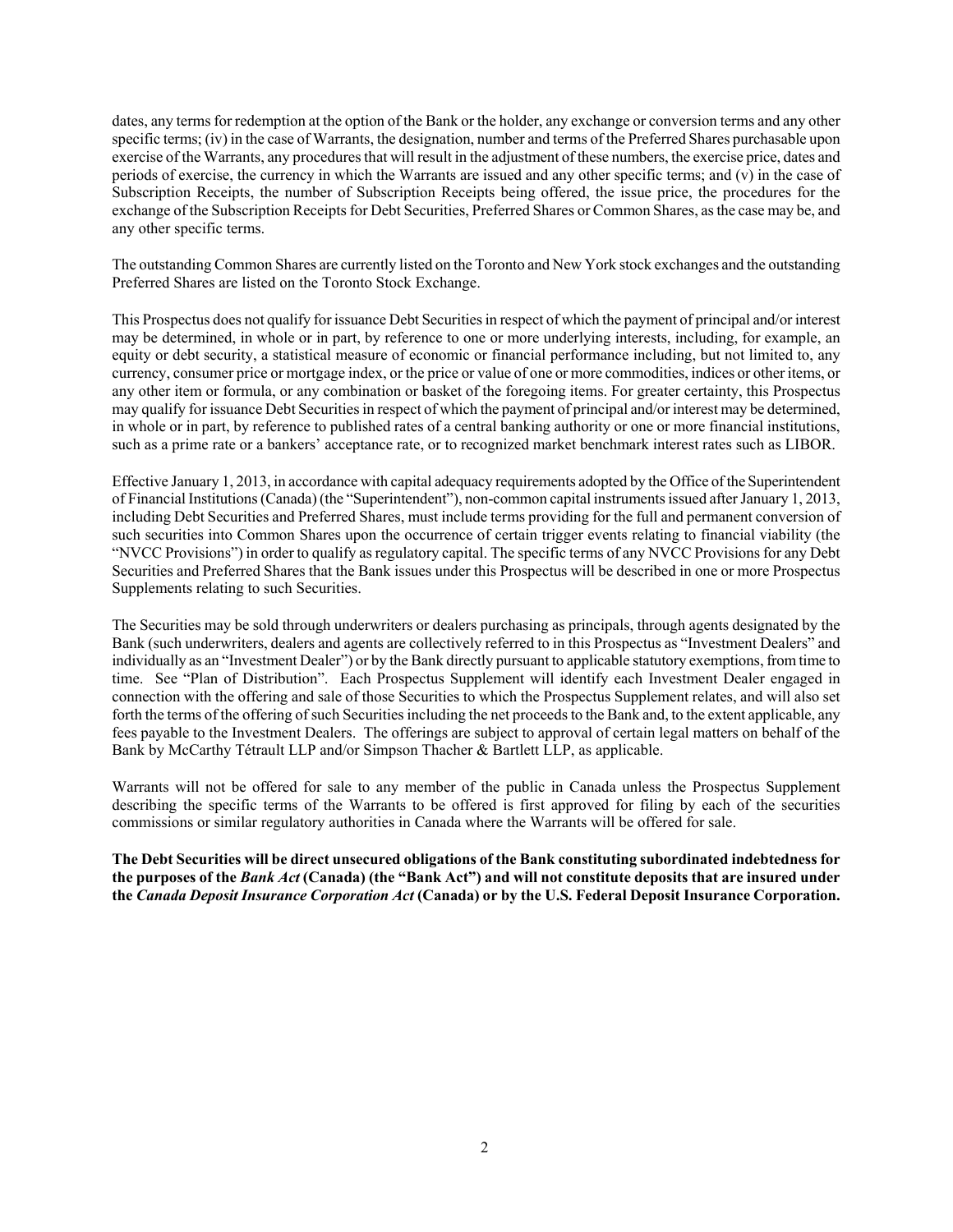## **TABLE OF CONTENTS**

#### **Page**

| RECENT DEVELOPMENTS         |       |
|-----------------------------|-------|
|                             |       |
|                             |       |
|                             |       |
|                             |       |
|                             |       |
| BOOK-ENTRY ONLY SECURITIES. |       |
|                             |       |
| EARNINGS COVERAGE           |       |
|                             |       |
| PRIOR SALES                 |       |
|                             |       |
|                             |       |
| RISK FACTORS                |       |
|                             |       |
|                             |       |
| <b>LEGAL MATTERS</b>        |       |
|                             |       |
| CERTIFICATE OF THE BANK     | $C-1$ |
|                             |       |

# **FORWARD-LOOKING STATEMENTS**

This Prospectus, including those documents incorporated by reference, may contain forward-looking statements. All such statements are made pursuant to the "safe harbour" provisions of, and are intended to be forward-looking statements under, applicable Canadian and U.S. securities legislation, including the U.S. Private Securities Litigation Reform Act of 1995. Forward-looking statements include, but are not limited to, statements made in the 2014 MD&A (as defined herein) under the heading "Economic Summary and Outlook", for each business segment under headings "Business Outlook and Focus for 2015", and in other statements regarding the Bank's objectives and priorities for 2015 and beyond and strategies to achieve them, and the Bank's anticipated financial performance. Forward-looking statements are typically identified by words such as "will", "should", "believe", "expect", "anticipate", "intend", "estimate", "plan", "may", and "could".

By their very nature, these forward-looking statements require the Bank to make assumptions and are subject to inherent risks and uncertainties, general and specific. Especially in light of the uncertainty related to the physical, financial, economic, political, and regulatory environments, such risks and uncertainties – many of which are beyond the Bank's control and the effects of which can be difficult to predict – may cause actual results to differ materially from the expectations expressed in the forward-looking statements. Risk factors that could cause such differences include: credit, market (including equity, commodity, foreign exchange, and interest rate), liquidity, operational (including technology), reputational, insurance, strategic, regulatory, legal, environmental, capital adequacy, and other risks. Examples of such risk factors include the general business and economic conditions in the regions in which the Bank operates; the ability of the Bank to execute on key priorities, including to successfully complete acquisitions and strategic plans and to attract, develop and retain key executives; disruptions in or attacks (including cyber-attacks) on the Bank's information technology, internet, network access or other voice or data communications systems or services; the evolution of various types of fraud or other criminal behaviour to which the Bank is exposed; the failure of third parties to comply with their obligations to the Bank or its affiliates, including relating to the care and control of information; the impact of new and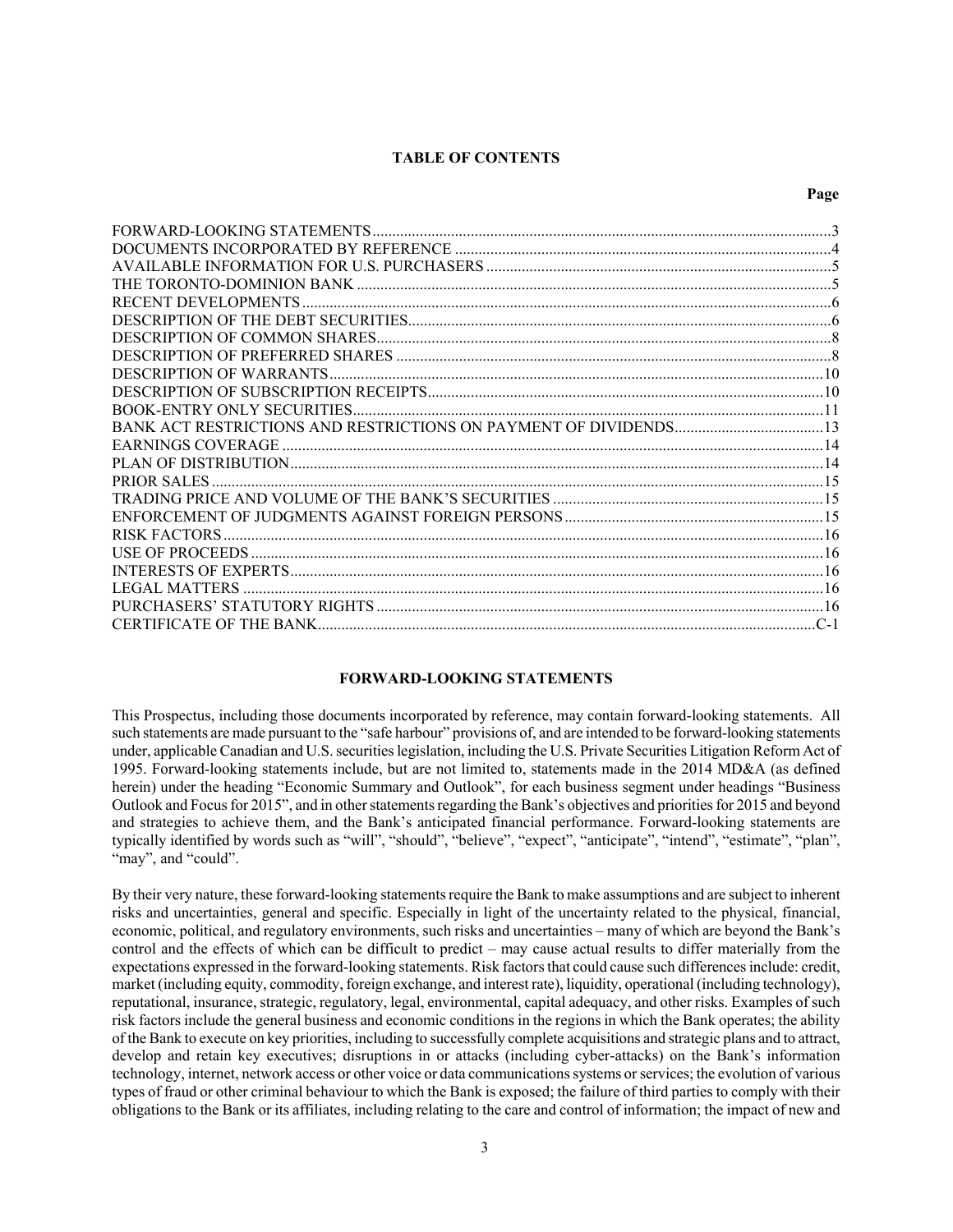changes to current laws and regulations; the overall difficult litigation environment, including in the U.S.; increased competition, including through internet and mobile banking; changes to the Bank's credit ratings; changes in currency and interest rates; increased funding costs for credit due to market illiquidity and competition for funding; changes to accounting policies and methods used by the Bank; and the occurrence of natural and unnatural catastrophic events and claims resulting from such events. The Bank cautions that the preceding list is not exhaustive of all possible risk factors and other factors could also adversely affect the Bank's results. For more detailed information, please see the "Risk Factors and Management" section of the 2014 MD&A, as may be updated in subsequently filed quarterly reports to shareholders. All such factors should be considered carefully, as well as other uncertainties and potential events, and the inherent uncertainty of forward-looking statements, when making decisions with respect to the Bank and the Bank cautions readers not to place undue reliance on the Bank's forward-looking statements.

Material economic assumptions underlying the forward-looking statements contained in this Prospectus and any documents incorporated by reference herein are set out in the 2014 MD&A under the headings "Economic Summary and Outlook", and for each business segment, "Business Outlook and Focus for 2015", each as updated in subsequently filed quarterly reports to shareholders.

Any forward-looking statements contained in this Prospectus represent the views of management only as of the date of this Prospectus and are presented for the purpose of assisting prospective purchasers of the Bank's securities in understanding the Bank's financial position, objectives and priorities and anticipated financial performance as at and for the periods ended on the dates presented, and may not be appropriate for other purposes. The Bank does not undertake to update any forward-looking statements, whether written or oral, that may be made from time to time by or on its behalf, except as required under applicable securities legislation. See "Risk Factors".

# **DOCUMENTS INCORPORATED BY REFERENCE**

The following documents with respect to the Bank, filed with the various securities commissions or similar authorities in each of the provinces and territories of Canada, are specifically incorporated by reference in and form an integral part of this Prospectus:

- (a) the Annual Information Form dated December 3, 2014;
- (b) the consolidated audited financial statements for the fiscal year ended October 31, 2014 with comparative consolidated financial statements for the fiscal year ended October 31, 2013, together with the auditors' report thereon and the 2014 management's discussion & analysis (the "2014 MD&A"); and
- (c) the Management Proxy Circular dated as of January 23, 2014.

Any documents of the type referred to above, and any material change reports (excluding confidential material change reports) or business acquisition reports, all as filed by the Bank with the various securities commissions or similar authorities in Canada pursuant to the requirements of applicable securities legislation after the date of this Prospectus and prior to the termination of the offering of Securities under any Prospectus Supplement, shall be deemed to be incorporated by reference into this Prospectus. In addition, any documents filed on Form 40-F or Form 6-K by the Bank with the U.S. Securities and Exchange Commission (the "SEC") after the date of this Prospectus and prior to the termination of the offering of Securities under any Prospectus Supplement, shall be deemed to be incorporated by reference into this Prospectus, in the case of any report on Form 6-K, if and to the extent expressly provided in such report on Form 6-K.

Updated earnings coverage ratios, as required, will be filed quarterly with the applicable securities commissions or similar authorities in Canada, either as Prospectus Supplements or as exhibits to the Bank's unaudited interim and audited annual financial statements, and will be deemed to be incorporated by reference into this Prospectus. Where the Bank updates its disclosure of earnings coverage ratios by Prospectus Supplement, the Prospectus Supplement filed with the applicable securities commissions or similar authorities that contains the most recent updated disclosure of earnings coverage ratios will be delivered to all subsequent purchasers of Securities together with this Prospectus.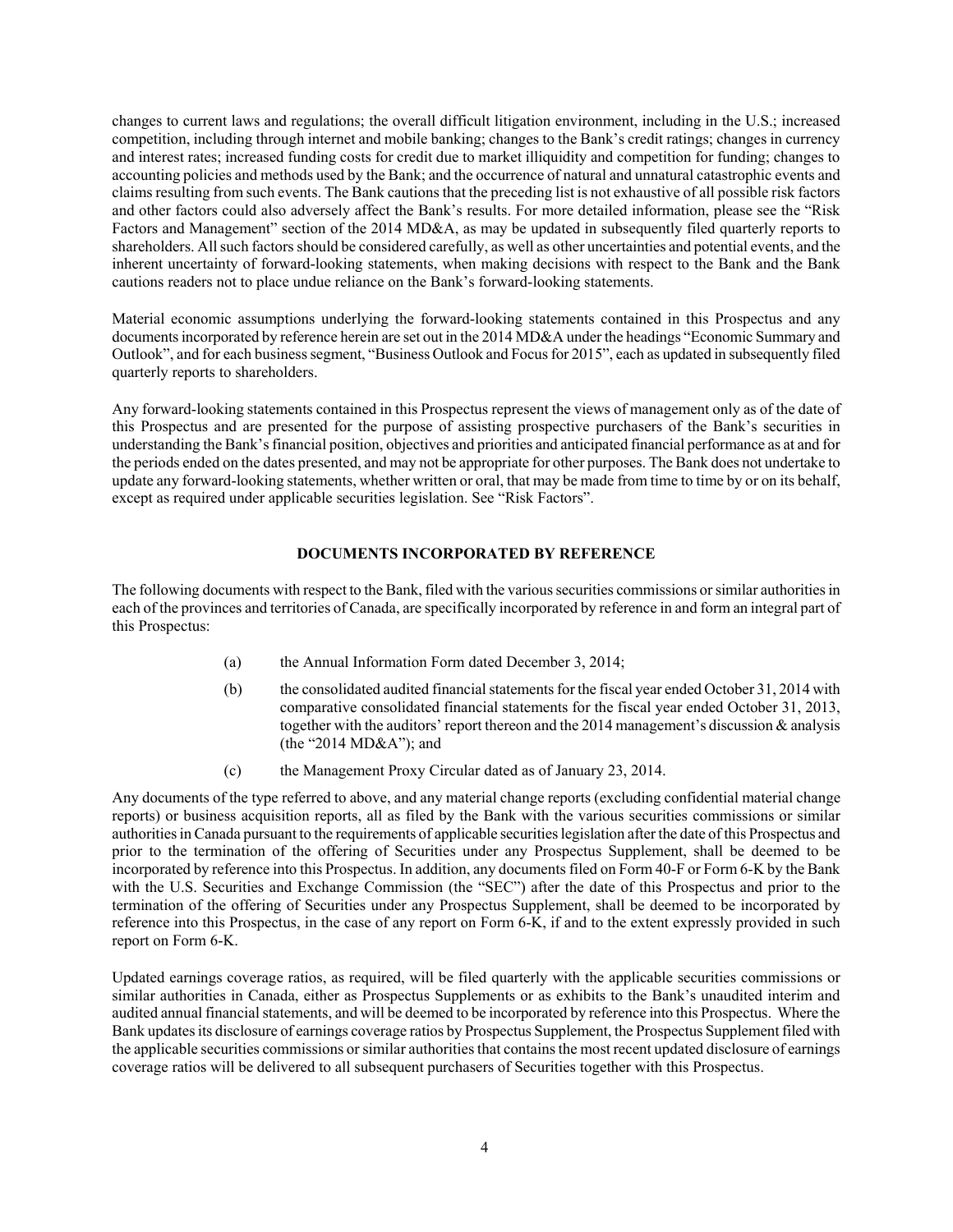Any statement contained in this Prospectus or in a document incorporated or deemed to be incorporated by reference herein shall be deemed to be modified or superseded for the purposes of this Prospectus to the extent that a statement contained herein or in any other subsequently filed document which also is or is deemed to be incorporated by reference herein modifies or supersedes such statement. The modifying or superseding statement need not state that it has modified or superseded a prior statement or include any other information set forth in the document that it modifies or supersedes. The making of a modifying or superseding statement is not to be deemed an admission for any purposes that the modified or superseded statement, when made, constituted a misrepresentation, an untrue statement of a material fact or an omission to state a material fact that is required to be stated or that is necessary to make a statement not misleading in light of the circumstances in which it was made. Any statement so modified or superseded shall not be deemed, except as so modified or superseded, to constitute a part of this Prospectus. Copies of the documents incorporated by reference herein may be obtained on request without charge from the Corporate Secretary, The Toronto-Dominion Bank, Toronto-Dominion Centre, Toronto, Ontario, M5K 1A2 (telephone: (416) 308-6963), or electronically at www.sedar.com.

A Prospectus Supplement containing the specific terms of an offering of Securities will be delivered to purchasers of such Securities together with this Prospectus and will be deemed to be incorporated into this Prospectus as of the date of the Prospectus Supplement solely for the purposes of the offering of the Securities covered by that Prospectus Supplement unless otherwise expressly provided therein.

Upon a new Management Proxy Circular, Annual Information Form or new annual financial statements, together with the auditors' report thereon and management's discussion and analysis contained therein, being filed by the Bank with the applicable securities regulatory authorities during the currency of this Prospectus, the previous Annual Information Form, Management Proxy Circular, or annual financial statements and all interim financial statements, material change reports, and information circulars filed prior to the commencement of the Bank's financial year in which the new Management Proxy Circular, Annual Information Form or annual financial statements are filed shall be deemed no longer to be incorporated into this Prospectus for purposes of future offers and sales of Securities hereunder.

# **AVAILABLE INFORMATION FOR U.S. PURCHASERS**

In addition to the continuous disclosure obligations under the securities laws of the provinces and territories of Canada, the Bank is subject to the informational reporting requirements of the U.S. *Securities Exchange Act of 1934,* as amended, and in accordance therewith files reports and other information with the SEC. Such reports and other information filed by the Bank may be inspected and copied at the public reference facilities maintained by the SEC at 100 F Street, N.E., Washington, D.C. 20549. Prospective investors may call the SEC at 1-800-SEC-0330 for further information regarding the public reference facilities. The SEC also maintains a website, at www.sec.gov, that contains reports and other information filed by the Bank with the SEC. The Bank's Common Shares are listed on the New York Stock Exchange and reports and other information concerning the Bank may be inspected at the offices of the New York Stock Exchange, 20 Broad Street, New York, NY 10005.

The Bank is filing with the SEC a registration statement on Form F-10 under the U.S. *Securities Act of 1933,* as amended, with respect to the Securities. This Prospectus does not contain all of the information set forth in the registration statement, certain parts of which are omitted in accordance with the rules and regulations of the SEC. For further information with respect to the Bank and the Securities, reference is made to the registration statement and the exhibits thereto, which will be publicly available as described in the preceding paragraph.

# **THE TORONTO-DOMINION BANK**

## **General**

The Bank is a Canadian chartered bank subject to the provisions of the *Bank Act* (Canada) and was formed on February 1, 1955 through the amalgamation of The Bank of Toronto (established in 1855) and The Dominion Bank (established in 1869). The Bank and its subsidiaries are collectively known as TD Bank Group ("TD"). TD offers a full range of financial products and services to approximately 23 million customers worldwide in three key business lines: Canadian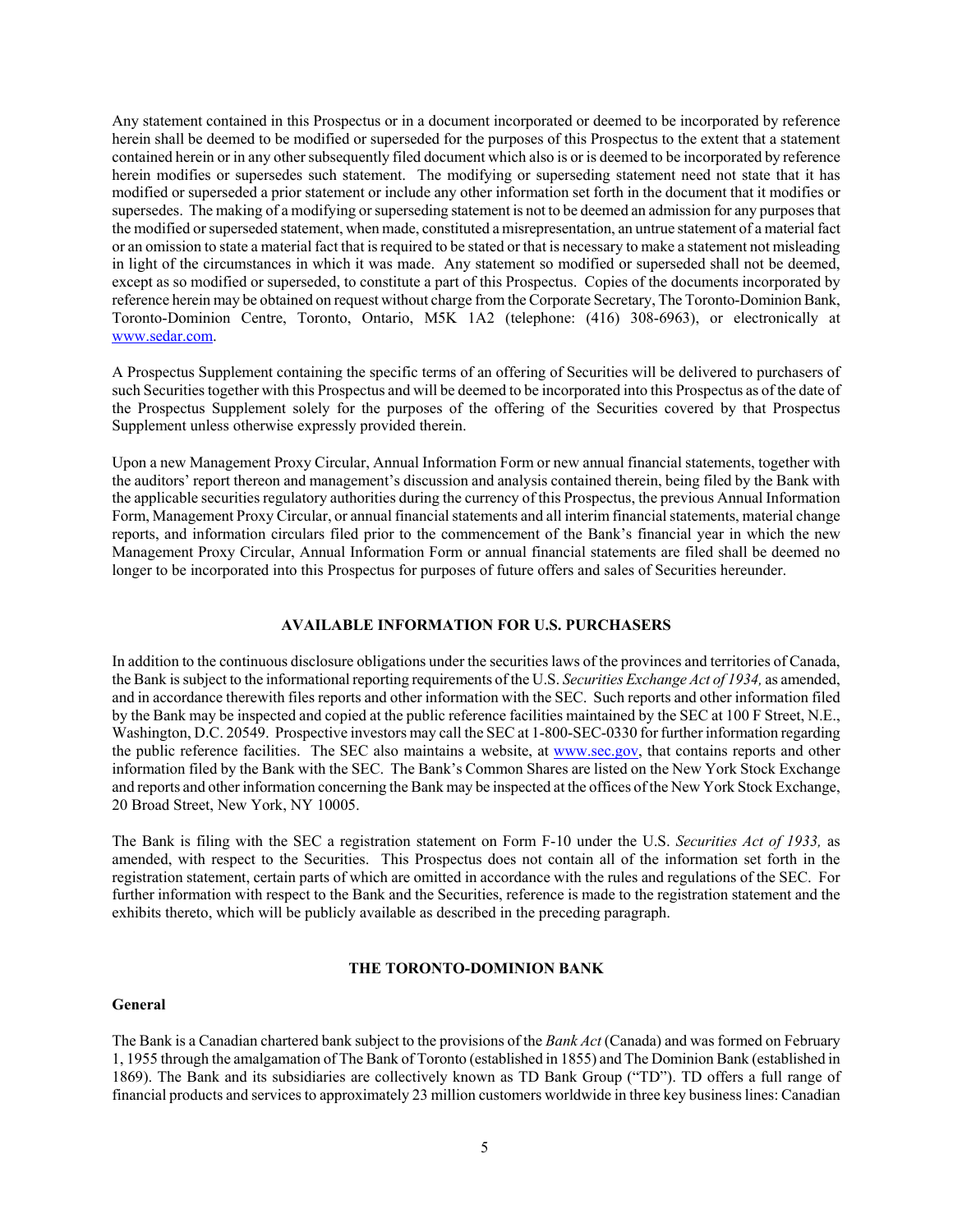Retail, including TD Canada Trust, TD Auto Finance Canada, TD Wealth (Canada), TD Direct Investing, and TD Insurance; U.S. Retail, including TD Bank, America's Most Convenient Bank, TD Auto Finance U.S., TD Wealth (U.S.) and TD's investment in TD Ameritrade; and Wholesale Banking, including TD Securities.TD also ranks among the world's leading online financial services firms, with approximately 9.4 million active online and mobile customers. TD had \$945 billion in assets on October 31, 2014. The Bank trades under the symbol "TD" on each of the Toronto Stock Exchange and the New York Stock Exchange.

The Bank's head office and registered office are located in the Toronto Dominion Bank Tower, Toronto-Dominion Centre, Toronto, Ontario, M5K 1A2.

Additional information regarding the Bank is incorporated by reference into this Prospectus. See "Documents Incorporated by Reference".

#### **RECENT DEVELOPMENTS**

On August 1, 2014, the Canadian Department of Finance issued for comment the "Taxpayer Protection and Bank Recapitalization Regime: Consultation Paper" which outlines a proposed bail-in regime applicable to Canada's domestic systemically important banks ("D-SIBs"), which includes the Bank, in line with key international standards such as the Financial Stability Board's "Key Attributes of Effective Resolution Regimes for Financial Institutions". This consultation paper follows a previous announcement made in Canada's federal budget released on March 21, 2013. Under the proposed regime, the Government of Canada (the "Government") would be granted two significant conversion powers with respect to D-SIBs' outstanding capital and debt: (i) first, the Government would be granted the power to permanently convert "eligible liabilities" of the D-SIB ("eligible liabilities" consist solely of long term senior debt, which is senior unsecured debt that is tradable and transferable with an original term of over 400 days) into common equity, and (ii) second, the Government would be granted the power to permanently cancel existing shares of the D-SIB. Each of those powers would only be exercisable if two preconditions were met: (a) first, the Superintendent would need to have determined that the D-SIB has ceased or is about to cease being viable, and (b) second, the full conversion of the D-SIB's non-common capital securities following the occurrence of a trigger event under the NVCC Provisions would need to have occurred. The proposed conversion power would apply only to "eligible liabilities" issued after the implementation of the regime with no retroactive application to existing debt.

If this proposed regime is implemented, holders of Common Shares, and holders of Debt Securities or Preferred Shares who receive Common Shares following the occurrence of a trigger event under the NVCC Provisions, may sustain substantial dilution following the conversion of such "eligible liabilities", including, in the case of holders of Debt Securities or Preferred Shares, if the conversion rate of such "eligible liabilities" is more favourable to the holders of such obligations than the rate applicable to holders of Debt Securities or Preferred Shares. However, the proposed regime has not yet been finalized and is subject to change as a result of the public consultation described above.

# **DESCRIPTION OF THE DEBT SECURITIES**

The following is a summary of the material attributes and characteristics of the subordinated indebtedness of the Bank evidenced by the Debt Securities, which does not purport to be complete. Reference is made to the Trust Indenture referred to below for the full text of such attributes and characteristics. A copy of the Trust Indenture may be obtained on request from the Corporate Secretary, The Toronto-Dominion Bank, Toronto-Dominion Centre, Toronto, Ontario, Canada, M5K 1A2 (telephone: (416) 308-6963) and is also available electronically at www.sedar.com.

## **General**

The Debt Securities will be issued as one or more series of debentures pursuant to the provisions of a trust indenture dated as of November 1, 2005 between the Bank and Computershare Trust Company of Canada as trustee (the "Trustee"), as supplemented from time to time (including by supplemental indentures to be entered into with respect to each offering of Debt Securities) (collectively, the "Trust Indenture"). The aggregate principal amount of debentures (including the Debt Securities) that may be issued under the Trust Indenture is unlimited. In addition, the Bank may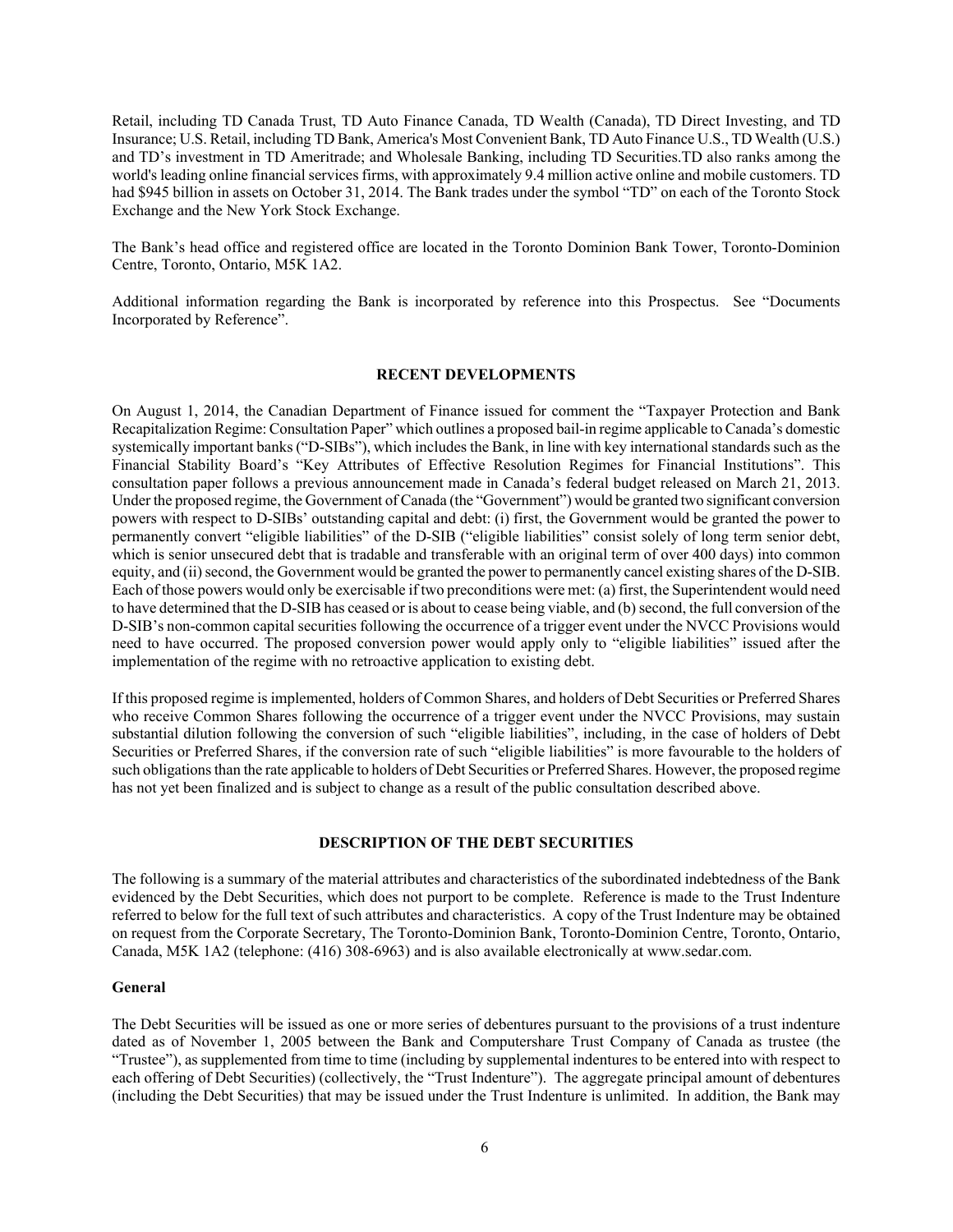offer Debt Securities by way of another trust indenture, the terms of which would be described in the Prospectus Supplement relating to such offering of Debt Securities.

# **Status and Subordination**

The Debt Securities will be direct unsecured obligations of the Bank, constituting subordinated indebtedness for the purposes of the Bank Act, ranking at least equally with other subordinated indebtedness of the Bank from time to time issued and outstanding. In the event of the insolvency or winding-up of the Bank, the indebtedness evidenced by debentures issued by the Bank, including, if a trigger event has not occurred as contemplated under the specific NVCC Provisions applicable to such Debt Securities, any Debt Securities issued hereunder, will be subordinate in right of payment to the prior payment in full of the deposit liabilities of the Bank and all other liabilities of the Bank except liabilities which by their terms rank in right of payment equally with or subordinate to indebtedness evidenced by such debentures. Upon the occurrence of a trigger event under the NVCC Provisions, the subordination provisions of the Debt Securities will not be relevant since all Debt Securities will be converted into Common Shares which will rank on a parity with all other Common Shares.

# **The Debt Securities will not constitute deposits that are insured under the** *Canada Deposit Insurance Corporation Act* **(Canada) or by the U.S. Federal Deposit Insurance Corporation.**

# **Specific Variable Terms**

The specific variable terms of any offering of Debt Securities (including, where applicable and without limitation, the aggregate principal amount of the Debt Securities being offered, the currency or currency unit, the issue and delivery date, the maturity date, the issue price, the interest rate (either fixed or floating and, if floating, the manner of calculation thereof), the interest payment date(s), any redemption, conversion (including any NVCC Provisions), exchange, sinking fund or repurchase provisions, the name of any Investment Dealer involved in the distribution of the Debt Securities, the compensation payable to any Investment Dealer, the method of distribution, the form (either global book-entry form, certificated form or uncertificated form) and the proceeds to the Bank) will be set forth in the Prospectus Supplement that will accompany this Prospectus. The Bank reserves the right to set forth in a Prospectus Supplement specific variable terms of any offering of Debt Securities which are not within the options and parameters set forth in this Prospectus.

## **Covenant**

The Trust Indenture provides that the Bank will not create, issue or incur any indebtedness subordinate in right of payment to the deposit liabilities of the Bank which, in the event of the insolvency or winding-up of the Bank, would rank prior in right of payment to the Debt Securities.

## **Events of Default**

The Trust Indenture provides that an event of default in respect of the Debt Securities will occur only if the Bank becomes insolvent or bankrupt or resolves to wind-up or liquidate or is ordered wound-up or liquidated. If an event of default has occurred and is continuing, and a trigger event under the NVCC Provisions has not occurred, the Trustee may, in its discretion and shall upon the request of holders of not less than one-quarter of the principal amount of a series of Debt Securities then outstanding under the Trust Indenture, declare the principal of and interest on all outstanding Debt Securities of such series to be immediately due and payable. There will be no right of acceleration in the case of a default in the payment of interest or a default in the performance of any other covenant of the Bank in the Trust Indenture, although a legal action could be brought to enforce such covenant.

## **Form**

Unless otherwise specified in the applicable Prospectus Supplement, each offering of Debt Securities will be issued in "book-entry only" form. See "Book-Entry Only Securities".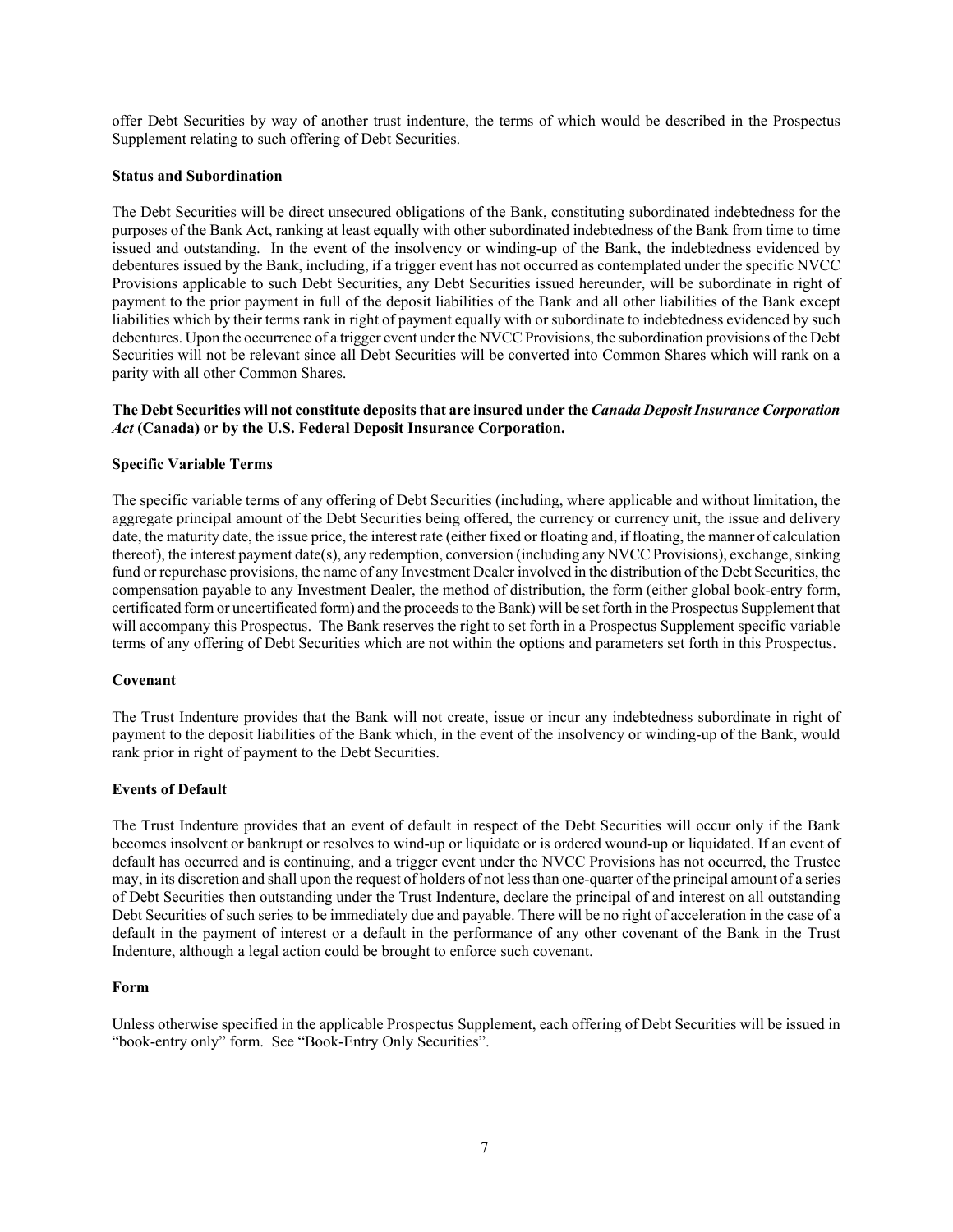### **Modification**

The Trust Indenture and the rights of the holders of debentures issued pursuant to the Trust Indenture, including the Debt Securities, may in certain circumstances be modified, if authorized by extraordinary resolution. For that purpose, among others, the Trust Indenture contains provisions making extraordinary resolutions binding upon all holders of debentures. "Extraordinary resolution" is defined, in effect, as a resolution passed at a meeting of holders of the debentures by the favourable votes of the holders of not less than 66-2/3% of the principal amount of debentures voted on the resolution at such meeting at which a quorum, as specified in the Trust Indenture, is present, or as a resolution contained in one or more instruments in writing signed by the holders of not less than 66-2/3% of the principal amount of the then outstanding debentures. Provision is made in the Trust Indenture for additional approval by the same percentage of the holders of a series of debentures if the rights of the holders of such series are affected in a manner or to an extent substantially different from those of other series. The Bank may also offer Debt Securities by way of another trust indenture, the terms of which would be described in the Prospectus Supplement relating to such offering of Debt Securities.

## **Holders' Rights**

Rights of a holder of a Debt Security represented by a global certificate or an uncertificated Security in book-entry form, including voting rights, must be exercised through a CDS Participant or DTC Participant (each as defined below) in accordance with the rules and procedures of CDS or DTC (each as defined below), as applicable. See "Book-Entry Only Securities".

#### **Additional Subordinated Indebtedness**

The Trust Indenture does not contain any restriction on the aggregate amount of subordinated indebtedness which may be issued thereunder.

## **Governing Law**

The Trust Indenture and the Debt Securities shall be governed by and construed in accordance with the laws of the Province of Ontario and the laws of Canada applicable therein. The Bank may also offer Debt Securities by way of another trust indenture, the terms of which would be described in the Prospectus Supplement relating to such offering of Debt Securities.

#### **DESCRIPTION OF COMMON SHARES**

The authorized common share capital of the Bank consists of an unlimited number of Common Shares without nominal or par value. The holders of Common Shares are entitled to vote at all meetings of the shareholders of the Bank except meetings at which only holders of a specified class or series of shares are entitled to vote. The holders of Common Shares are entitled to receive dividends as and when declared by the Board of Directors of the Bank, subject to the preference of the holders of the preferred shares (including the Preferred Shares) of the Bank. After payment to the holders of the preferred shares of the Bank of the amount or amounts to which they may be entitled, and after payment of all outstanding debts, the holders of Common Shares shall be entitled to receive the remaining property of the Bank upon the liquidation, dissolution or winding-up thereof.

## **DESCRIPTION OF PREFERRED SHARES**

The following describes certain general terms and provisions of the Preferred Shares. The particular terms and provisions of a series of Preferred Shares offered by a Prospectus Supplement, and the extent to which the general terms and provisions described below may apply thereto, will be described in such Prospectus Supplement.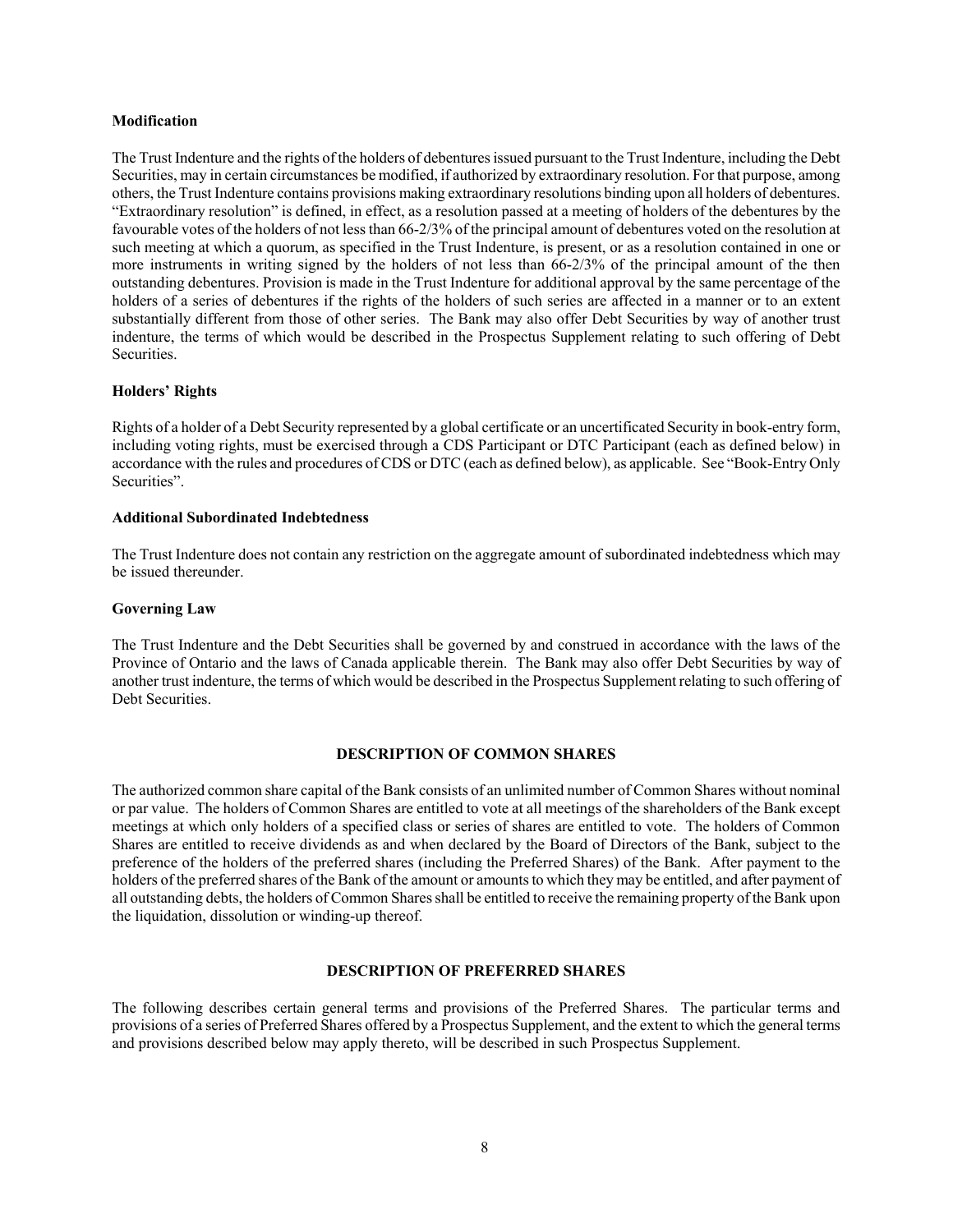# **Issuable in Series**

The Preferred Shares may be issued from time to time, in one or more series, with such rights, privileges, restrictions and conditions as the Board of Directors of the Bank may determine.

# **Priority**

The Preferred Shares of each series will rank on a parity with every other series of Preferred Shares and will rank prior to the Common Shares and to any other shares of the Bank ranking junior to the Preferred Shares with respect to the payment of dividends and the distribution of assets in the event of the liquidation, dissolution or winding-up of the Bank, provided that a trigger event has not occurred as contemplated under the specific NVCC Provisions applicable to such Preferred Shares. Upon the occurrence of a trigger event under the NVCC Provisions, the priority of the Preferred Shares will not be relevant since all Preferred Shares will be converted into Common Shares which will rank on a parity with all other Common Shares.

# **Restriction**

Pursuant to the Bank Act, the Bank may not, without the approval of the holders of the Preferred Shares, create any class of shares ranking prior to or on a parity with the Preferred Shares.

# **Amendment of Class Provisions**

Approval of amendments to the provisions of the Preferred Shares as a class may be given in writing by the holders of all the outstanding Preferred Shares or by a resolution carried by an affirmative vote of at least two-thirds of the votes cast at a meeting at which the holders of a majority of the then outstanding Preferred Shares are present or represented by proxy or, if no quorum is present at such meeting, at an adjourned meeting at which the shareholders then present or represented by proxy may transact the business for which the meeting was originally called.

## **Priority on Liquidation, Dissolution or Winding-up**

In the event of the liquidation, dissolution or winding-up of the Bank, provided that a trigger event has not occurred as contemplated under the specific NVCC Provisions applicable to the Preferred Shares, before any amounts shall be paid to or any assets distributed among the holders of the Common Shares or shares of any other class of the Bank ranking junior to the Preferred Shares, the holder of a Preferred Share of a series shall be entitled to receive to the extent provided for with respect to such Preferred Shares by the conditions attaching to such series: (i) an amount equal to the amount paid up thereon; (ii) such premium, if any, as has been provided for with respect to the Preferred Shares of such series; and (iii) all unpaid cumulative dividends, if any, on such Preferred Shares and, in the case of non-cumulative Preferred Shares, all declared and unpaid non-cumulative dividends. After payment to the holders of the Preferred Shares of the amounts so payable to them, they shall not be entitled to share in any further distribution of the property or assets of the Bank.

# **Voting Rights**

There are no voting rights attaching to the Preferred Shares except to the extent provided in any series or by the Bank Act.

# **Creation and Issue of Additional Shares**

The Bank may not, without the prior approval of the holders of the Preferred Shares, create or issue (i) any shares ranking in priority to or on a parity with the Preferred Shares; or (ii) any additional series of Preferred Shares unless at the date of such creation or issuance all cumulative dividends and any declared and unpaid non-cumulative dividends shall have been paid or set apart for payment in respect of each series of Preferred Shares then issued and outstanding.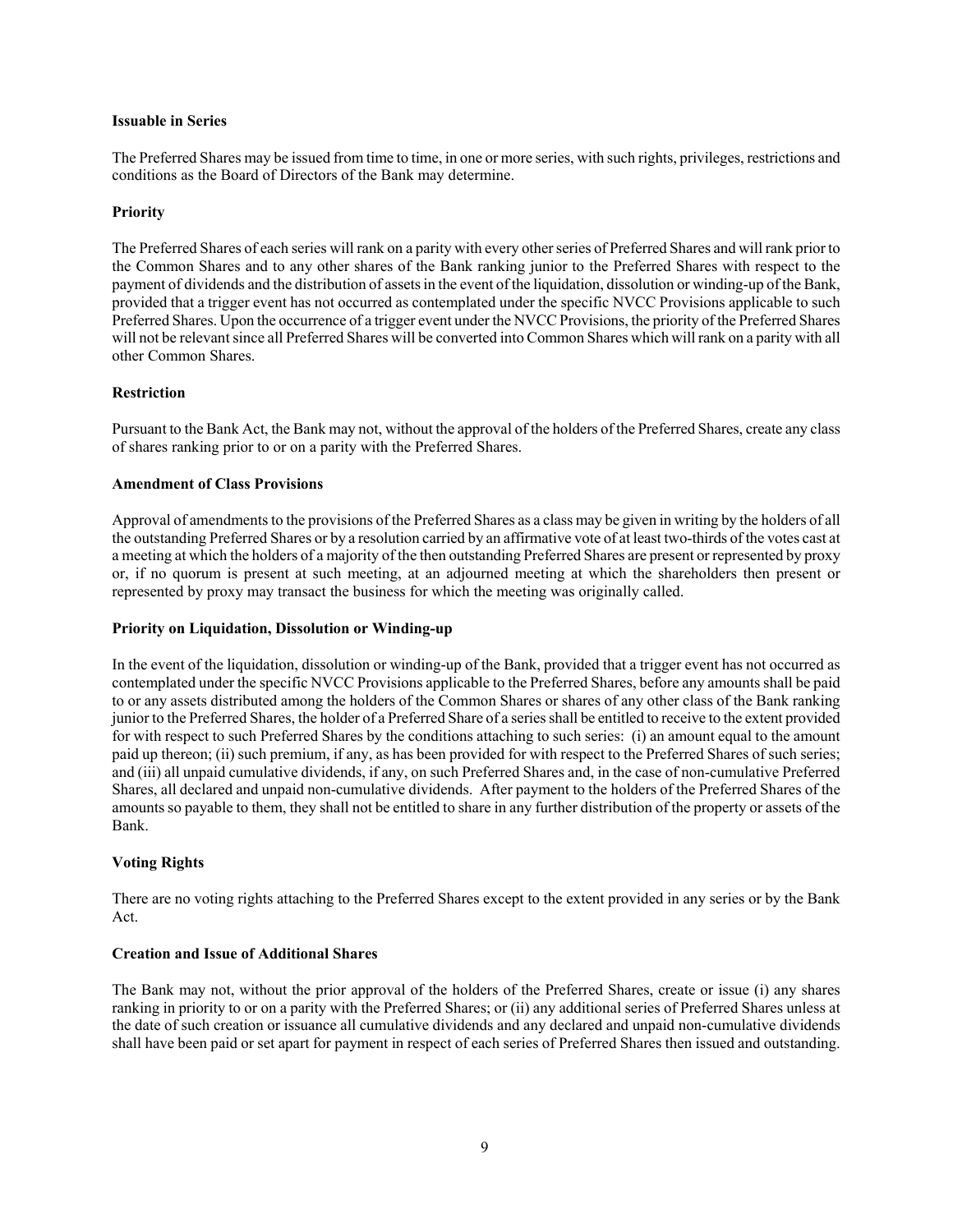# **DESCRIPTION OF WARRANTS**

The following describes certain general terms and provisions that will apply to the Warrants. The particular terms and provisions of Warrants offered by a Prospectus Supplement, and the extent to which the general terms and provisions described below apply to such Warrants, will be described in such Prospectus Supplement.

Warrants may be offered separately or together with Preferred Shares. Each series of Warrants will be issued under a separate indenture (each, a "Warrant Indenture") in each case between the Bank and a trustee determined by the Bank. The statements below relating to any Warrant Indenture and the Warrants to be issued thereunder are summaries of certain anticipated provisions thereof, are not complete and are subject to, and qualified by reference to all provisions of the applicable Warrant Indenture. The applicable Prospectus Supplement will include details of the Warrant Indenture with respect to the Warrants being offered. Reference is made to the applicable Prospectus Supplement which will accompany this Prospectus for the terms and other information with respect to the offering of Warrants being offered thereby.

## **Preferred Share Warrants**

The particular terms and provisions of each issue of Warrants providing for the issuance of Preferred Shares on exercise of Warrants will be described in the related Prospectus Supplement and may include the designation, number and terms of the Preferred Shares purchasable upon exercise of the Warrants, any procedures that will result in the adjustment of these numbers, the exercise price, dates and periods of exercise, the currency in which the Warrants are issued and any other specific terms of the Warrants.

## **DESCRIPTION OF SUBSCRIPTION RECEIPTS**

The following describes certain general terms and provisions that will apply to the Subscription Receipts. The particular terms and provisions of Subscription Receipts offered by a Prospectus Supplement, and the extent to which the general terms and provisions described below apply to such Subscription Receipts, will be described in such Prospectus Supplement.

Subscription Receipts may be offered separately or together with Debt Securities, Preferred Shares or Common Shares, as the case may be, and may be exchanged by the holders thereof for Debt Securities, Preferred Shares or Common Shares upon the satisfaction of certain conditions. Subscription Receipts will be issued under a subscription receipt agreement between the Bank and an escrow agent. The statements below relating to any subscription receipt agreement and the Subscription Receipts to be issued thereunder are summaries of certain anticipated provisions thereof, are not complete and are subject to, and qualified by reference to all provisions of the applicable Subscription Receipts. The applicable Prospectus Supplement will include details of the subscription receipt agreement with respect to the Subscription Receipts being offered. Reference is made to the applicable Prospectus Supplement which will accompany this Prospectus for the terms and other information with respect to the offering of Subscription Receipts being offered thereby.

#### **Subscription Receipts**

The particular terms and provisions of each issue of Subscription Receipts providing for the issuance of Debt Securities, Preferred Shares or Common Shares on the exchange of Subscription Receipts will be described in the related Prospectus Supplement and may include the number of Subscription Receipts and the price at which they will be issued and whether the price is payable in instalments, any conditions to the exchange of Subscription Receipts into Debt Securities, Preferred Shares or Common Shares, as the case may be, and the consequences of such conditions not being satisfied, the procedures for the exchange of the Subscription Receipts into Debt Securities, Preferred Shares or Common Shares, as the case may be, the number of Debt Securities, Preferred Shares or Common Shares, as the case may be, that may be exchanged upon exercise of each Subscription Receipt, the dates or periods during which the Subscription Receipts may be exchanged into Debt Securities, Preferred Shares or Common Shares, as the case may be, whether such Subscription Receipts will be listed on any securities exchange, and any other rights, privileges, restrictions and conditions attaching to the Subscription Receipts.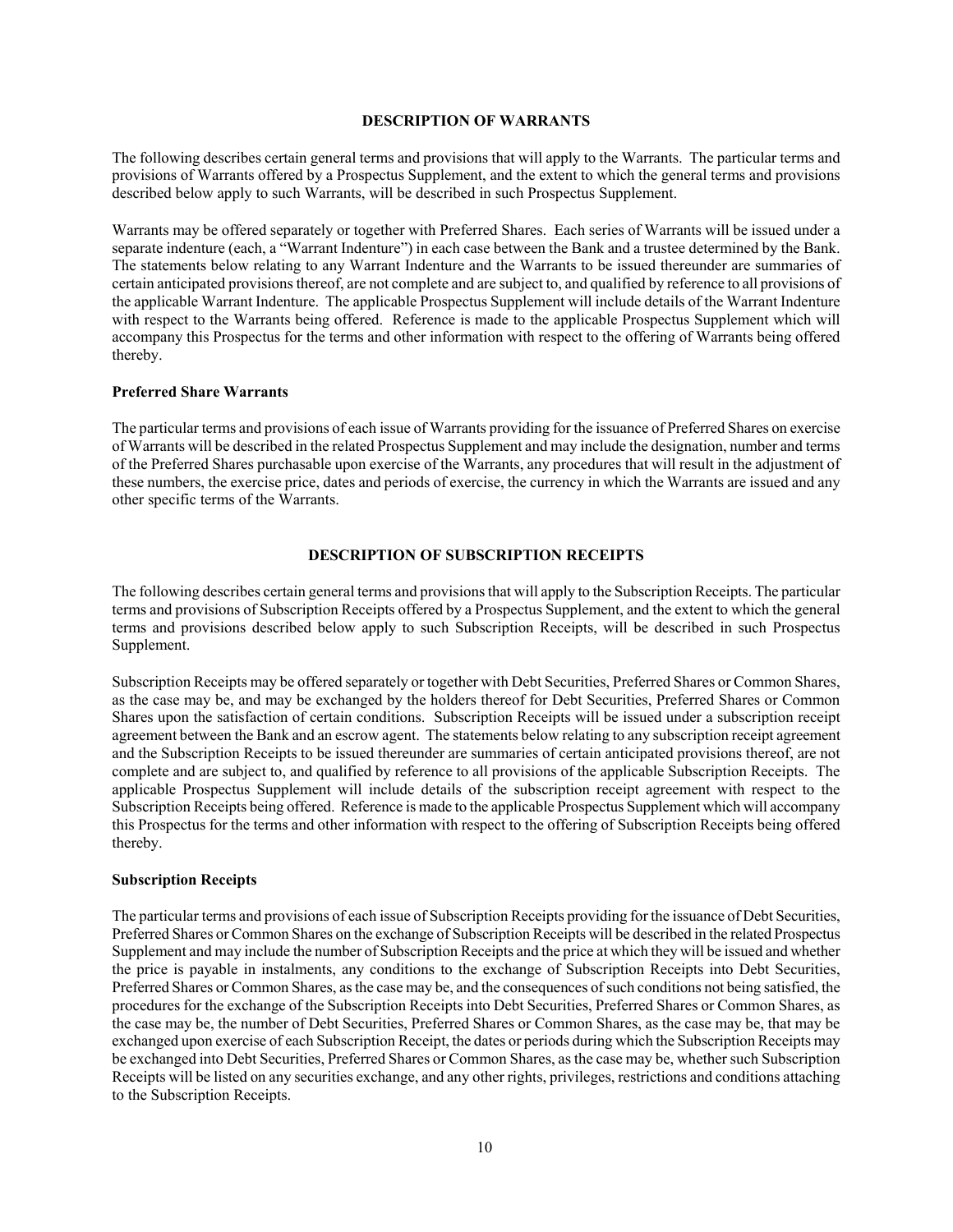Prior to the exchange of their Subscription Receipts, holders of Subscription Receipts will not have any of the rights of holders of the securities subject to the Subscription Receipts.

# **BOOK-ENTRY ONLY SECURITIES**

# **CDS Clearing and Depository Services Inc.**

Securities issued in "book-entry only" form must be purchased, transferred or redeemed through participants ("CDS Participants") in the depository service of CDS Clearing and Depository Services Inc. or a successor or its nominee (collectively, "CDS"), except that Securities issued in the United States generally must be purchased, transferred or redeemed through participants ("DTC Participants") in the depository service of The Depository Trust Company or a successor or its nominee (collectively, "DTC"), as described below. Each of the Investment Dealers named in an accompanying Prospectus Supplement offering securities in "book-entry only" form will be a CDS Participant. On the closing of a book-entry only offering, the Bank will cause a global certificate or certificates representing the aggregate number of Securities subscribed for under such offering to be delivered to, and registered in the name of, CDS or will cause the Securities to be issued or authenticated in uncertificated format, as applicable. Except as described below, no purchaser of Securities will be entitled to a certificate or other instrument from the Bank or CDS evidencing that purchaser's ownership thereof, and no purchaser will be shown on the records maintained by CDS except through a book-entry account of a CDS Participant acting on behalf of such purchaser. Each purchaser of Securities will receive a customer confirmation of purchase from the Investment Dealer from which the Securities are purchased in accordance with the practices and procedures of that Investment Dealer. The practices of Investment Dealers may vary, but generally customer confirmations are issued promptly after execution of a customer order. Reference in this Prospectus to a holder of Securities means, unless the context otherwise requires, the owner of the beneficial interest in the Securities.

CDS will be responsible for establishing and maintaining book-entry accounts for CDS Participants having interests in the Securities. If (i) the book-entry only system ceases to exist, (ii) the Bank determines that CDS is no longer willing or able to discharge properly its responsibilities as depository with respect to the Securities and the Bank is unable to locate a qualified successor, or (iii) the Bank at its option elects, or is required by applicable law or the rules of any securities exchange, to withdraw the Securities from the book-entry only system, then physical certificates representing the Securities will be issued to holders thereof or their nominees.

# **Transfer, Conversion and Redemption of Securities**

Transfers of ownership, conversions or redemptions of Securities will be effected only through records maintained by CDS for such Securities with respect to interests of CDS Participants and on the records of CDS Participants with respect to interests of persons other than CDS Participants. Holders of Securities who are not CDS Participants, but who desire to purchase, sell or otherwise transfer ownership of or other interests in the Securities, may do so only through CDS Participants. The ability of a holder to pledge Securities or otherwise take action with respect to such holder's interest in Securities (other than through a CDS Participant) may be limited due to the lack of a physical certificate.

## **Payments and Deliveries**

The Bank will make, or cause to be made, payments of principal, redemption price, if any, dividends and interest, as applicable, on Securities to CDS as the registered holder of the Securities and the Bank understands that the payment will be forwarded by CDS to CDS Participants in accordance with the customary practices and procedures of CDS. As long as CDS is the registered owner of the Securities, CDS will be considered the sole owner of the Securities for the purposes of receiving notices or payments on the Securities. As long as the Securities are held in the CDS book-entry only system, the responsibility and liability of the Bank in respect of the Securities is limited to making payments of principal, redemption price, if any, dividends and interest, as applicable, on the Securities to CDS, as registered holder of the Securities. The Bank expects that CDS, upon receipt of any payment in respect of Securities, will credit CDS Participants' accounts in amounts proportionate to their respective interests in the principal amount of such Securities as shown on the records of CDS in accordance with the customary practices and procedures of CDS. The Bank also expects that payments by CDS Participants to the owners of beneficial interests in Securities held through such CDS Participants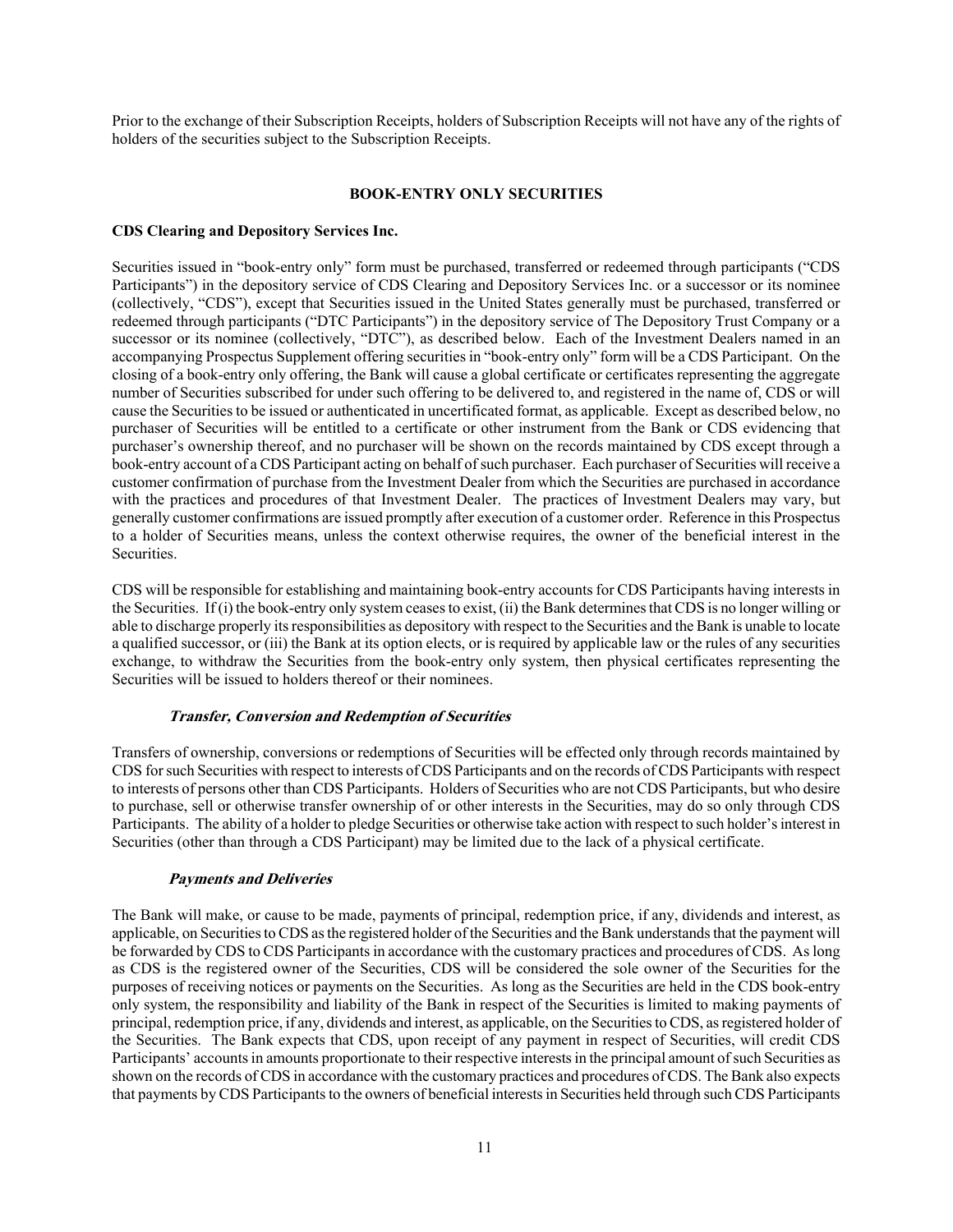will be governed by standing instructions and customary practices, and will be the responsibility of such CDS Participants. The rules governing CDS provide that it acts as the agent and depository for the CDS Participants. As a result, CDS Participants must look solely to CDS, and persons other than CDS Participants having an interest in Securities must look solely to CDS Participants, for payments or deliveries made by or on behalf of the Bank to CDS in respect of such Securities.

Each beneficial owner must rely on the procedures of CDS and, if such beneficial owner is not a CDS Participant, on the procedures of the CDS Participant through which such beneficial owner owns its interest, to exercise any rights with respect to the Securities. The Bank understands that under existing policies of CDS and industry practices, if the Bank requests any action of a beneficial owner or if a beneficial owner desires to give any notice or take any action which a registered holder is entitled to give or take with respect to the Securities, CDS would authorize the CDS Participant acting on behalf of the beneficial owner to give such notice or to take such action, in accordance with the procedures established by CDS or agreed to from time to time by the Bank, any Trustee and CDS. Any beneficial owner that is not a CDS Participant must rely on the contractual arrangement it has directly, or indirectly through its financial intermediary, with its CDS Participant to give such notice or take such action.

None of the Bank, the Investment Dealers, the Trustee or any other trustee (in the case of Debt Securities) will assume liability or responsibility for (i) any aspect of the records relating to the beneficial ownership of the Securities held by CDS or the payments or deliveries relating thereto, (ii) maintaining, supervising or reviewing any records relating to the Securities, or (iii) any advice or representation made by or with respect to CDS relating to the rules governing CDS or any action to be taken by CDS or at the direction of CDS Participants.

# **The Depository Trust Company**

On the closing of a book-entry only offering made in the United States, the Bank will cause a global certificate or certificates representing the aggregate number of Securities subscribed for under such offering to be delivered to, and registered in the name of, DTC or will cause the Securities to be issued or authenticated in uncertificated format, as applicable. Purchasers of such Securities may only hold interests in the global certificates or uncertificated Securities through DTC if they are DTC Participants. Purchasers may also hold interests through a securities intermediary - banks, brokerage houses and other institutions that maintain securities accounts for customers - that has an account with DTC. DTC will maintain accounts showing the Security holdings of its DTC Participants, and these DTC Participants will in turn maintain accounts showing the Security holdings of their customers. Some of these customers may themselves be intermediaries holding Securities for their customers. Thus, each beneficial owner of a book-entry Security will hold that Security indirectly through a hierarchy of intermediaries, with DTC at the "top" and the beneficial owner's own securities intermediary at the "bottom."

The Securities of each beneficial owner of a book-entry Security will be evidenced solely by entries on the books of the beneficial owner's securities intermediary. The actual purchaser of the Securities will generally not be entitled to have the Securities represented by the global certificate or uncertificated Securities registered in its name and will not be considered the record holder. In most cases, a beneficial owner will also not be able to obtain a paper certificate evidencing the holder's ownership of Securities. Accordingly, you must rely on the procedures of DTC and the DTC participant through which you own your interest to exercise any rights of a holder under the global Security. The bookentry system for holding securities eliminates the need for physical movement of certificates and is the system through which most publicly-traded securities are held in the United States. However, the laws of some jurisdictions require some purchasers of securities to take physical delivery of their securities in definitive form. These laws may impair the ability to transfer book-entry interests in the Securities.

The Bank will make payments on Securities represented by a global certificate or uncertificated Security to DTC as the registered owner and holder of the global certificate or uncertificated Security representing those Securities. DTC has advised the Bank that upon receipt of any payment on a global certificate or uncertificated Security, DTC will immediately credit accounts of DTC participants with payments in amounts proportionate to their respective beneficial interests in that Security, as shown in the records of DTC. Standing instructions and customary practices will govern payments by DTC participants to owners of beneficial interests in a global certificate or uncertificated Security held through those DTC participants, as is now the case with Securities held for the accounts of customers in bearer form or registered in "street name." Those payments will be the sole responsibility of those DTC participants, subject to any statutory or regulatory requirements in effect from time to time.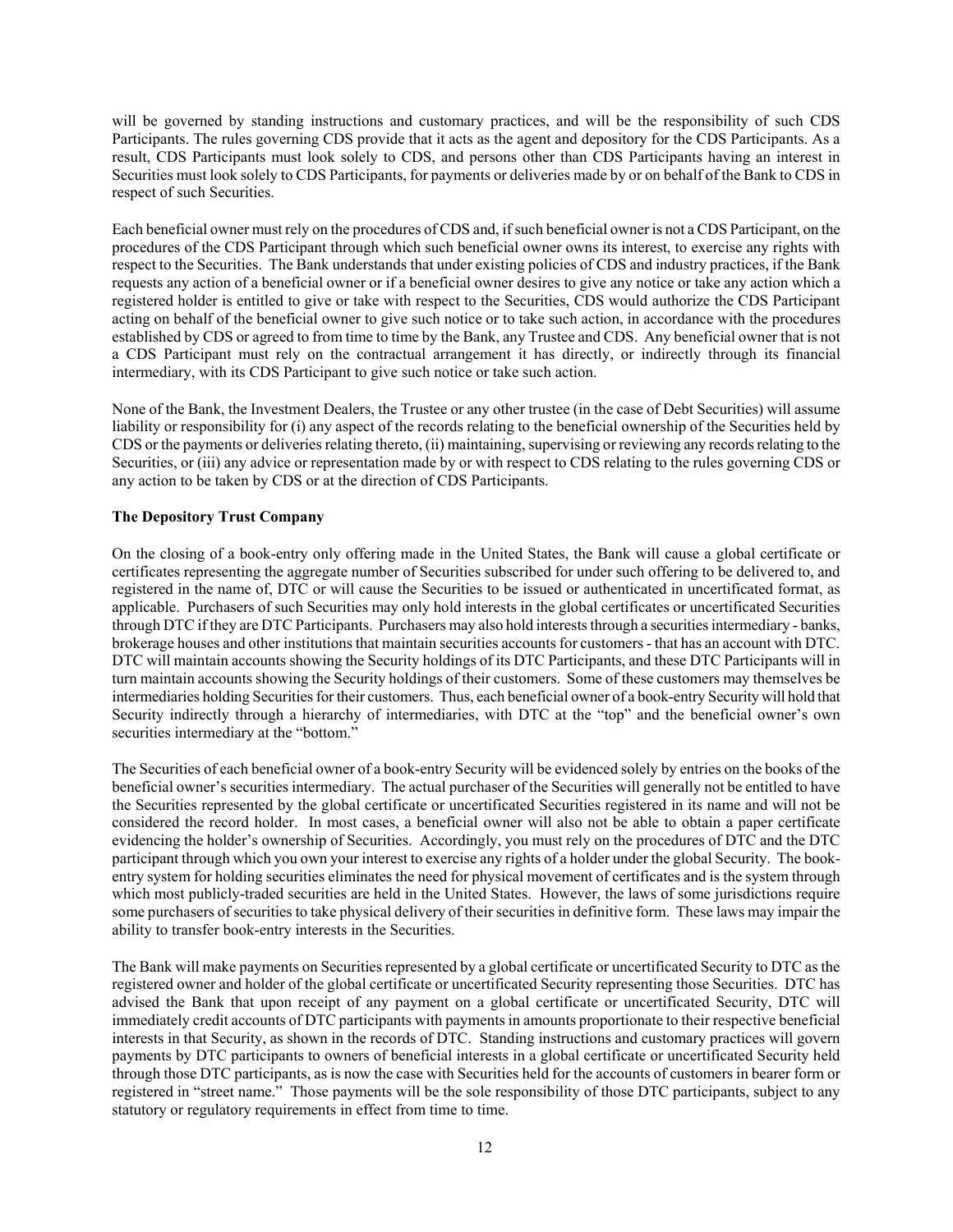None of the Bank, the trustees or any respective agents will have any responsibility or liability for any aspect of the records of DTC or any DTC participant relating to, or payments made on account of, beneficial interests in a global certificate or uncertificated Security or for maintaining, supervising or reviewing any of the records of DTC or any DTC participant relating to those beneficial interests.

A beneficial owner of book-entry Securities represented by a global certificate or uncertificated Security held by DTC will have its Securities exchanged for definitive Securities only if: (i) the book-entry only system ceases to exist in the United States, (ii) the Bank determines that DTC is no longer willing or able to discharge properly its responsibilities as depository with respect to the Securities and the Bank is unable to locate a qualified successor in the United States, or (iii) the Bank at its option elects, or is required by applicable law or the rules of the SEC, to withdraw the Securities from the book-entry only system in the United States.

Unless otherwise specified in the applicable Prospectus Supplement, any global certificate or uncertificated Security that is exchangeable as described in the preceding paragraph will be exchangeable in whole for definitive Securities in registered form, with the same terms and of an equal aggregate principal amount. Definitive Securities will be registered in the name or names of the person or persons specified by DTC in a written instruction to the registrar of the Securities. DTC may base its written instruction upon directions it receives from DTC Participants.

In this Prospectus, for book-entry Securities held through DTC, references to actions taken by Security holders will mean actions taken by DTC upon instructions from DTC Participants, and references to payments and notices of redemption to Security holders will mean payments and notices of redemption to DTC as the registered holder of the Securities for distribution to DTC Participants in accordance with DTC's procedures.

DTC is a limited purpose trust company organized under the laws of the State of New York, a member of the Federal Reserve System, a "clearing corporation" within the meaning of the New York Uniform Commercial Code and a "clearing agency" registered under section 17A of the U.S. Securities Exchange Act of 1934. The rules applicable to DTC and the DTC Participants are on file with the SEC.

The Bank will not have any responsibility or liability for any aspect of the records relating to, or payments made on account of, beneficial ownership interests in the book-entry Securities held through DTC or for maintaining, supervising or reviewing any records relating to the beneficial ownership interests held through DTC.

# **BANK ACT RESTRICTIONS AND RESTRICTIONS ON PAYMENT OF DIVIDENDS**

The Bank Act contains restrictions on the issue, transfer, acquisition, beneficial ownership and voting of all shares of a chartered bank. For example, no person shall be a major shareholder of a bank if the bank has equity of \$12 billion or more (which would include the Bank). A person is a major shareholder of a bank where: (i) the aggregate of shares of any class of voting shares beneficially owned by that person, by entities controlled by that person and by any person associated or acting jointly or in concert with that person is more than 20% of that class of voting shares; or (ii) the aggregate of shares of any class of non-voting shares beneficially owned by that person, by entities controlled by that person and by any person associated or acting jointly or in concert with that person is more than 30% of that class of non-voting shares. No person shall have a significant interest in any class of shares of a bank, including the Bank, unless the person first receives the approval of the Minister of Finance (Canada). For purposes of the Bank Act, a person has a significant interest in a class of shares of a Canadian chartered bank where the aggregate of any shares of the class beneficially owned by that person, by entities controlled by that person and by any person associated or acting jointly or in concert with that person exceeds 10% of all of the outstanding shares of that class of shares of such bank. Purchasers of Securities (and CDS Participants) may be required to furnish declarations relating to ownership (and ownership by clients of such CDS Participants) in a form prescribed by the Bank.

The Bank Act also prohibits the registration of a transfer or issue of any share of the Bank to, and the exercise, in person or by proxy, of any voting rights attached to any share of the Bank that is beneficially owned by, Her Majesty in right of Canada or of a province or any agent or agency of Her Majesty in either of those rights, or to the government of a foreign country or any political subdivision, agent or agency of any of them, except for certain cases that require the Minister of Finance's consent.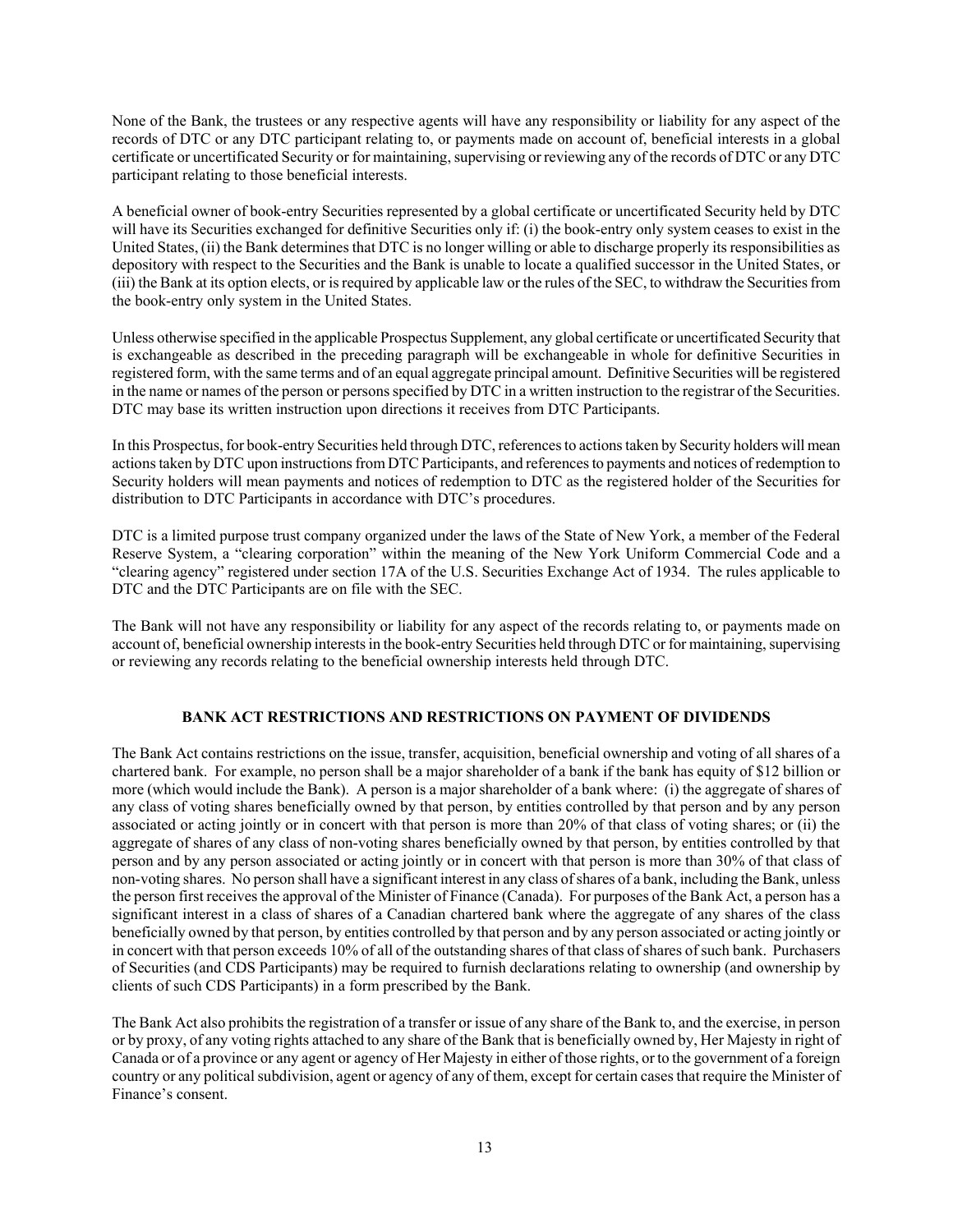Under the Bank Act, the Bank cannot redeem or purchase any of its shares, including the Preferred Shares, unless the consent of the Superintendent has been obtained. In addition, the Bank Act prohibits a payment to purchase or redeem any shares or the declaration of a dividend if there are reasonable grounds for believing that the Bank is, or the payment would cause the Bank to be, in contravention of the capital adequacy and liquidity regulations of the Bank Act or directions of the Superintendent.

The Bank is also restricted from paying certain dividends in the event that TD Capital Trust III or TD Capital Trust IV (each a subsidiary of the Bank) fails to pay semi-annual distributions or interest in cash, as applicable, in full to holders of TD Capital Trust III Securities or TD Capital Trust IV Notes, respectively, when required pursuant to the terms of the respective securities. In addition, the ability to pay dividends on the Common Shares without the approval of the holders of the outstanding Preferred Shares is restricted unless all dividends on the Preferred Shares have been declared and paid or set apart for payment.

#### **EARNINGS COVERAGE**

The following earnings coverage ratios do not reflect the issuance of any Securities under this Prospectus.

The Bank's dividend requirements on all its outstanding preferred shares, after adjustment for new issues and retirement and adjusted to a before tax equivalent using an effective tax rate of 16.7%, amounted to \$110.6 million for the twelve months ended October 31, 2014. The Bank's interest and dividend requirements on all subordinated notes and debentures, preferred shares and liabilities for preferred shares and capital trust securities, after adjustment for new issues and retirement, amounted to \$768.7 million for the twelve months ended October 31, 2014. The Bank's reported net income, before interest on subordinated debt and liabilities for preferred shares and capital trust securities and income taxes, was \$9,491 million for the twelve months ended October 31, 2014, which was 12.3 times the Bank's aggregate dividend and interest requirement for the period.

On an adjusted basis, the Bank's net income before interest on subordinated debt and liabilities for preferred shares and capital trust securities and income taxes for the twelve months ended October 31, 2014 was \$9,819 million, which was 12.8 times the Bank's aggregate dividend and interest requirement for the period.

The Bank's financial results are prepared in accordance with International Financial Reporting Standards ("IFRS"), the current generally accepted accounting principles ("GAAP"). The Bank refers to results prepared in accordance with IFRS as "reported" results. The Bank also utilizes non-GAAP financial measures referred to as "adjusted" results to assess each of its businesses and to measure overall Bank performance. To arrive at adjusted results, the Bank removes "items of note", net of income taxes, from reported results. The items of note relate to items which management does not believe are indicative of underlying business performance. The Bank believes that adjusted results provide the reader with a better understanding of how management views the Bank's performance. As explained, adjusted results are different from reported results determined in accordance with IFRS. Adjusted results, items of note, and related terms used herein are not defined terms under IFRS, and, therefore, may not be comparable to similar terms used by other issuers. Please see the "Financial Results Overview – How the Bank Reports" section of the Bank's 2014 MD&A for a reconciliation between the Bank's reported and adjusted results.

# **PLAN OF DISTRIBUTION**

The Bank may sell Securities to or through underwriters or dealers purchasing as principal, and also may sell Securities to one or more purchasers directly or through agents. Securities may be sold from time to time in one or more transactions at a fixed price or prices which may be changed, at market prices prevailing at the time of sale, at prices related to such prevailing market prices or at prices to be negotiated with purchasers.

A Prospectus Supplement will set forth the terms of any offering of Securities, including the name or names of any Investment Dealers, the initial public offering price, the proceeds to the Bank, any underwriting discount or commission to be paid to any Investment Dealers and any discounts, concessions or commissions allowed or re-allowed or paid by any Investment Dealers to other investment dealers.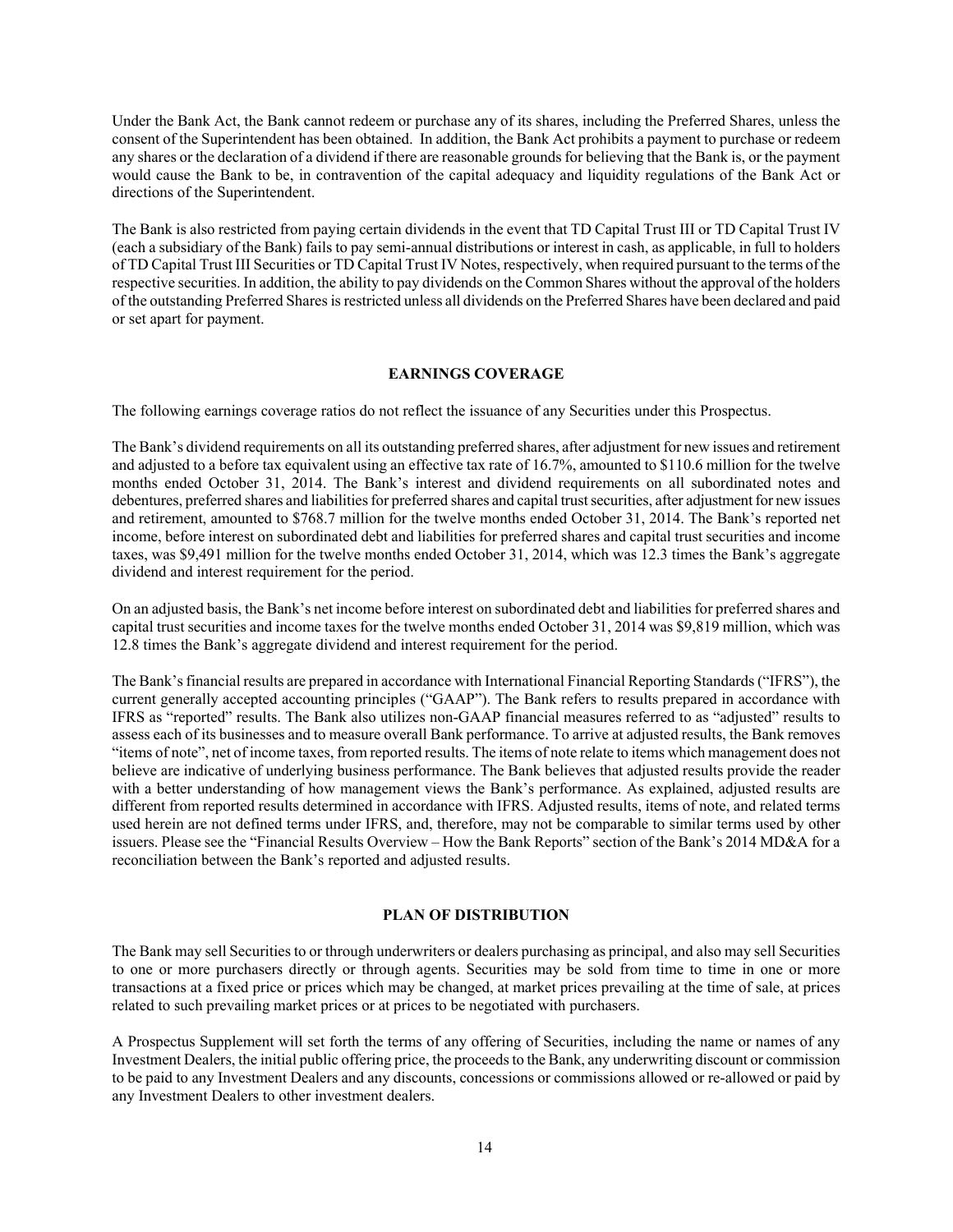The Securities may be sold directly by the Bank at such prices and upon such terms as agreed to by the Bank and the purchaser or through agents designated by the Bank from time to time. Any agent involved in the offering and sale of the Securities in respect of which this Prospectus is delivered will be named, and any commissions payable by the Bank to such agent will be set forth, in the applicable Prospectus Supplement. Unless otherwise indicated in the applicable Prospectus Supplement, any agent is acting on a best efforts basis for the period of its appointment.

If underwriters are used in the sale, the Securities will be acquired by the underwriters for their own account and may be resold from time to time in one or more transactions, including negotiated transactions, at a fixed public offering price or at varying prices determined at the time of sale, at market prices prevailing at the time of sale or at prices related to such prevailing market prices. The obligations of the underwriters to purchase such Securities will be subject to certain conditions precedent, and the underwriters will be obligated to purchase all the Securities offered by the Prospectus Supplement if any of such Securities are purchased.

Any public offering price and any discounts or concessions allowed or re-allowed or paid to Investment Dealers may be changed from time to time. The Bank may agree to pay the Investment Dealers a commission for various services relating to the issue and sale of any Securities offered hereby. Any such commission will be paid out of the general corporate funds of the Bank. Investment Dealers who participate in the distribution of the Securities may be entitled under agreements to be entered into with the Bank to indemnification by the Bank against certain liabilities, including liabilities under securities legislation, or to contribution with respect to payments which such Investment Dealers may be required to make in respect thereof.

In connection with any offering of the Securities (unless otherwise specified in a Prospectus Supplement), the Investment Dealers may over-allot or effect transactions which stabilize or maintain the market price of the Securities offered at a higher level than that which might exist in the open market. These transactions may be commenced, interrupted or discontinued at any time.

This Prospectus and related Prospectus Supplement may be used by direct or indirect wholly-owned subsidiaries of the Bank in connection with offers and sales related to secondary market transactions in the Securities in the United States. Those subsidiaries may act as principal or agent in those transactions. Secondary market sales will be made at prices related to prevailing market prices at the time of sale.

# **PRIOR SALES**

Prior sales will be provided as required in a Prospectus Supplement with respect to the issuance of Securities pursuant to such Prospectus Supplement.

# **TRADING PRICE AND VOLUME OF THE BANK'S SECURITIES**

Trading prices and volume of the Bank's Securities will be provided as required in a Prospectus Supplement with respect to the issuance of Securities pursuant to such Prospectus Supplement.

# **ENFORCEMENT OF JUDGMENTS AGAINST FOREIGN PERSONS**

William E. Bennett, Amy W. Brinkley, Colleen A. Goggins, David E. Kepler, Irene R. Miller and Wilbur J. Prezzano, each a director of the Bank, reside outside of Canada and have appointed the following agent for service of process:

| <b>Name of Person</b> | <b>Name and Address of Agent</b>                    |
|-----------------------|-----------------------------------------------------|
| William E. Bennett    | The Toronto-Dominion Bank, Toronto-Dominion Centre, |
|                       | Toronto, Ontario, M5K 1A2                           |
| Amy W. Brinkley       | The Toronto-Dominion Bank, Toronto-Dominion Centre, |
|                       | Toronto, Ontario, M5K 1A2                           |
| Colleen A. Goggins    | The Toronto-Dominion Bank, Toronto-Dominion Centre, |
|                       | Toronto, Ontario, M5K 1A2                           |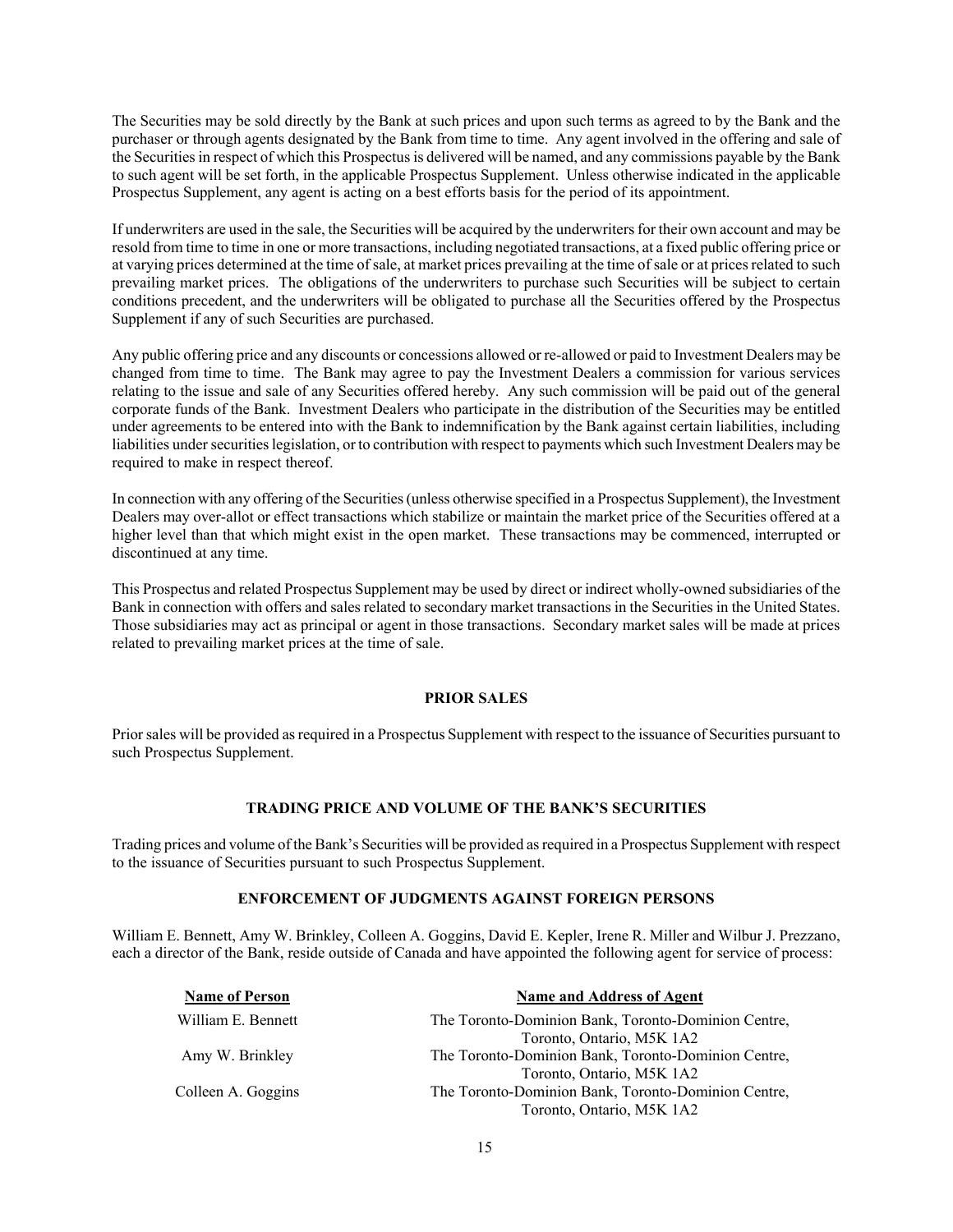| <b>Name of Person</b> | <b>Name and Address of Agent</b>                    |
|-----------------------|-----------------------------------------------------|
| David E. Kepler       | The Toronto-Dominion Bank, Toronto-Dominion Centre, |
|                       | Toronto, Ontario, M5K 1A2                           |
| Irene R. Miller       | The Toronto-Dominion Bank, Toronto-Dominion Centre, |
|                       | Toronto, Ontario, M5K 1A2                           |
| Wilbur J. Prezzano    | The Toronto-Dominion Bank, Toronto-Dominion Centre, |
|                       | Toronto, Ontario, M5K 1A2                           |

Purchasers of Securities are advised that it may not be possible for investors to enforce judgments obtained in Canada against any person who resides outside of Canada, even if the party has appointed an agent for service of process.

#### **RISK FACTORS**

Investment in the Securities is subject to various risks including those risks inherent in conducting the business of a diversified financial institution. Before deciding whether to invest in any Securities, investors should consider carefully the risks set out herein and incorporated by reference in this Prospectus (including subsequently filed documents incorporated by reference) and, if applicable, those described in a Prospectus Supplement relating to a specific offering of Securities. Prospective investors should consider the categories of risks identified and discussed in the Bank's Annual Information Form and Management's Discussion and Analysis of the Bank incorporated herein by reference including credit, market (including equity, commodity, foreign exchange and interest rate), liquidity, operational, reputational, insurance, strategic, regulatory and legal risks.

## **USE OF PROCEEDS**

Unless otherwise specified in a Prospectus Supplement, the net proceeds to the Bank from the sale of the Securities will be added to the general funds of the Bank and utilized for general corporate purposes.

# **INTERESTS OF EXPERTS**

Ernst & Young LLP, Chartered Accountants, Toronto, Ontario, is the external auditor who prepared the Auditors' Report to Shareholders with respect to the consolidated balance sheet of the Bank as at October 31, 2014 and 2013 and the consolidated statements of income, changes in shareholders' equity, comprehensive income and cash flows for each of the years then ended. Ernst & Young LLP is independent with respect to the Bank within the meaning of the Rules of Professional Conduct of the Institute of Chartered Accountants of Ontario, and the Public Company Accounting Oversight Board, United States.

#### **LEGAL MATTERS**

Unless otherwise specified in the Prospectus Supplement, certain legal matters relating to the Securities offered by a Prospectus Supplement will be passed upon, on behalf of the Bank, by McCarthy Tétrault LLP and, with respect to Securities offered in the United States, Simpson Thacher & Bartlett LLP.

# **PURCHASERS' STATUTORY RIGHTS**

Securities legislation in certain of the provinces and territories of Canada provides purchasers with the right to withdraw from an agreement to purchase securities. This right may be exercised within two business days after receipt or deemed receipt of a prospectus and any amendment. In several of the provinces and territories, the securities legislation further provides a purchaser with remedies for rescission or, in some jurisdictions, revisions of the price or damages if the prospectus and any amendment contains a misrepresentation or is not delivered to the purchaser, provided that the remedies for rescission, revisions of the price or damages are exercised by the purchaser within the time limit prescribed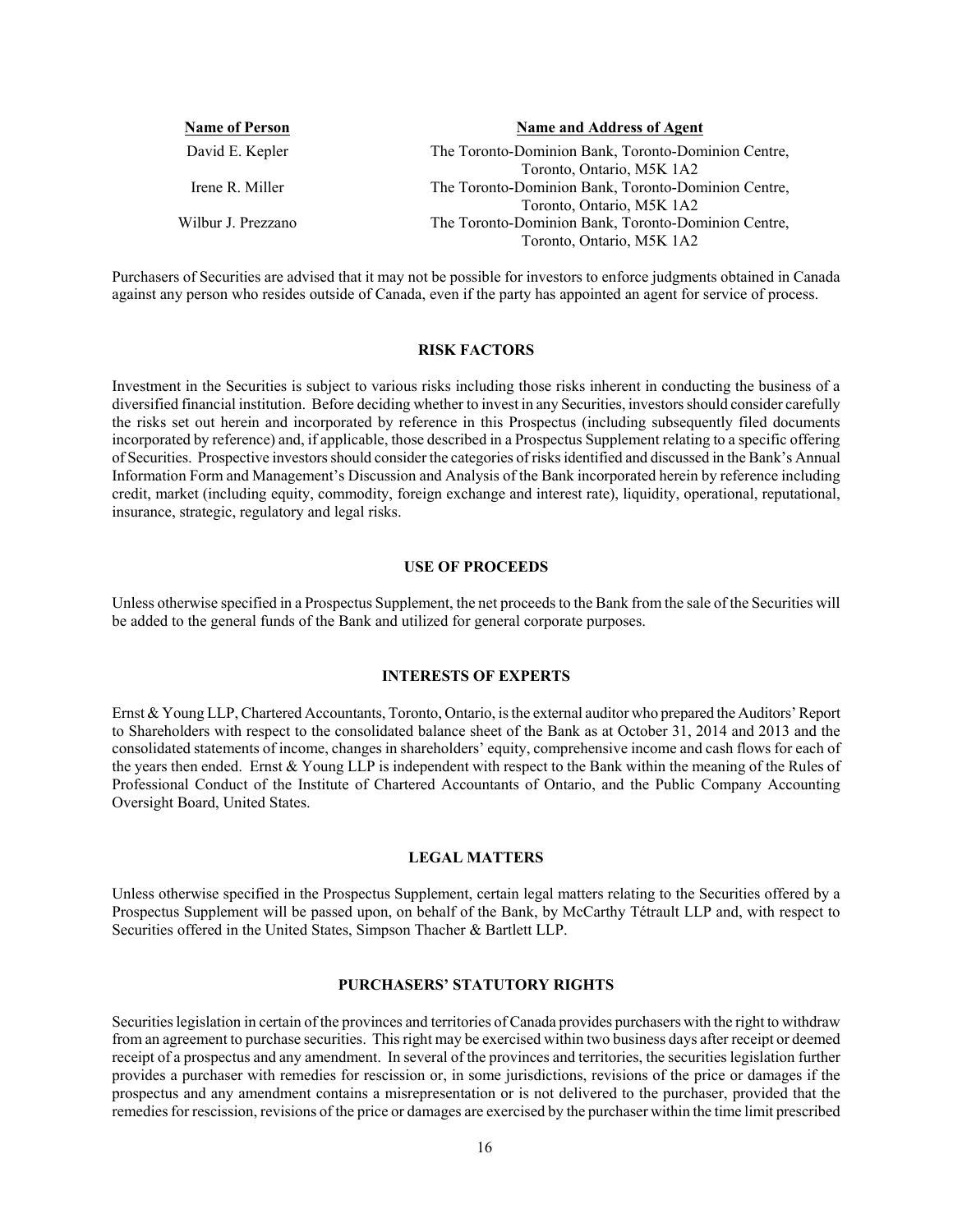by the securities legislation of the purchaser's province or territory. The purchaser should refer to any applicable provisions of the securities legislation of the purchaser's province or territory for the particulars of these rights or consult with a legal adviser.

Original purchasers of Securities which are convertible, exchangeable or exercisable for other securities of the Bank will have a contractual right of rescission against the Bank in respect of the conversion, exchange or exercise of such Securities. The contractual right of rescission will entitle such original purchasers to receive the amount paid upon conversion, exchange or exercise upon surrender of the underlying securities gained thereby, in the event that this Prospectus, the applicable Prospectus Supplement or any amendment to this Prospectus or the applicable Prospectus Supplement contains a misrepresentation, provided that (i) the conversion, exchange or exercise takes place within 180 days of the date of the purchase of the convertible, exchangeable or exercisable Security under this Prospectus and the applicable Prospectus Supplement, and (ii) the right of rescission is exercised within 180 days of the date of the purchase of such convertible, exchangeable or exercisable Security. Original purchasers are further advised that in certain of the provinces and territories of Canada the statutory right of action for damages in connection with a prospectus misrepresentation is limited to the price at which the convertible, exchangeable or exercisable security is offered to the public and, therefore, a further payment at the time of conversion, exchange or exercise may not be recoverable in a statutory action for damages. The purchaser should refer to the applicable provisions of the securities legislation of the purchaser's province or territory for the particulars of these rights or consult with a legal adviser.